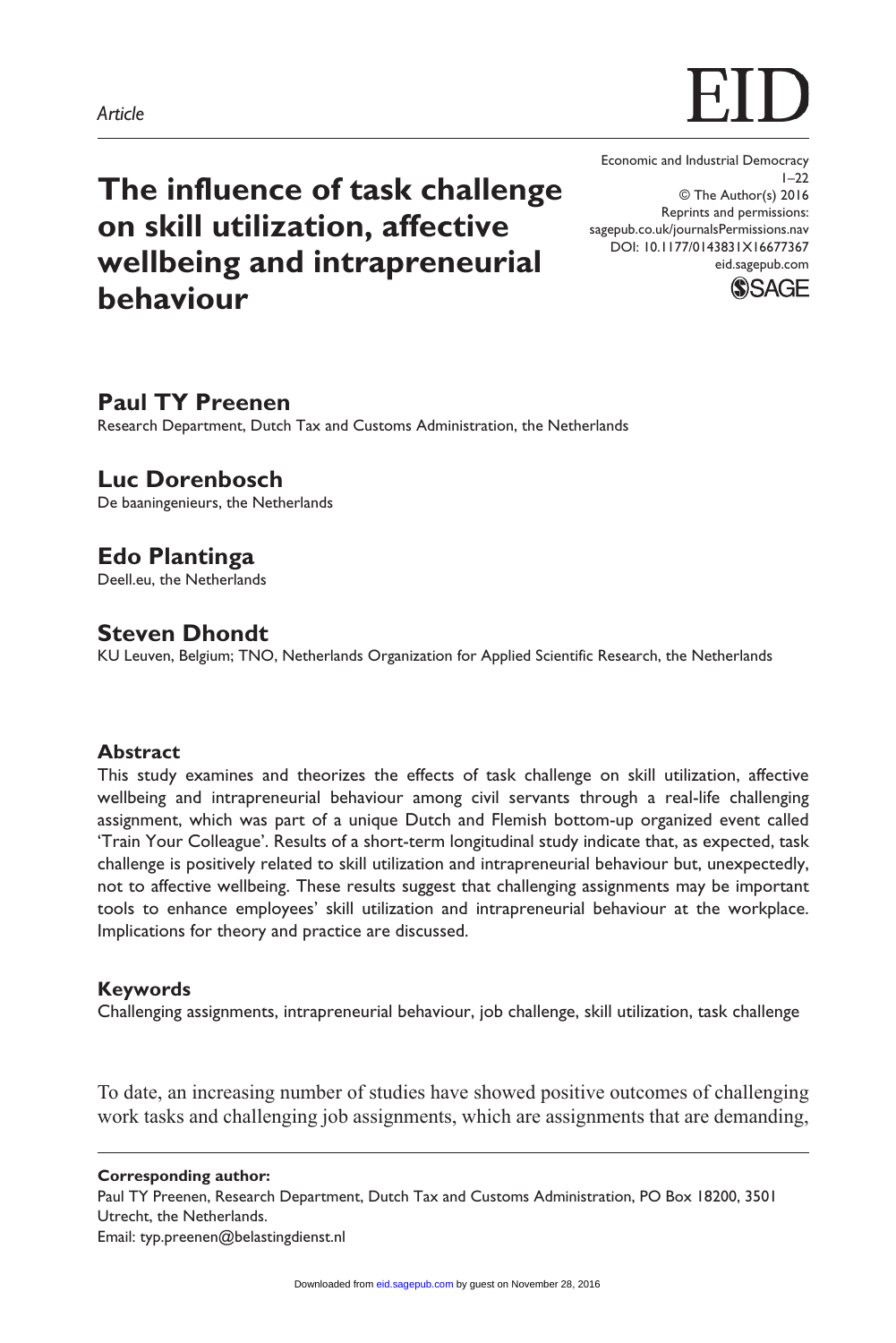stimulating and new, and call on one's competence and perseverance (e.g. De Pater et al., 2009a). Challenging tasks have been found to be positively related to skill development and informal learning (e.g. Preenen et al., 2011a), management development (e.g. DeRue and Wellman, 2009; McCauley et al., 1994), job performance behaviours (e.g. Carette et al., 2013; DeRue et al., 2012), as well as potential for career promotion (e.g. De Pater et al., 2009b). Additionally, challenging tasks are found to increase pleasant and positive mood states and feelings (e.g. Preenen et al., 2011b, 2014a; Van Vianen et al., 2008). In light of these findings challenging work tasks can generally be perceived as useful tools to enhance employees' positive job experiences and quality of working life.

However, in many studies the foremost positive effects of challenging work tasks were scrutinized in psychological laboratory settings, generally with students as participants (e.g. De Pater et al., 2010; Preenen et al., 2014a; Steele-Johnson et al., 2000). The question thus remains whether beneficial results can be found in practical work settings among different target groups. Moreover, as recently mentioned in the literature (Aryee and Chu, 2012), in the existing field studies the outcomes of task challenge were predominantly investigated among managers, management trainees, or employees working in corporate settings (e.g. De Pater et al., 2009a; DeRue and Wellman, 2009; McCauley et al., 1994) and in many times through cross-sectional research designs (e.g. Preenen et al., 2011b). The longer term effects of task challenge for other employees, such as civil servants, have been mostly ignored.

Moreover, in most studies task challenge is operationalized through general work or task aspects of employees' jobs or by the amount of challenging assignments that people have in their work and jobs (e.g. De Pater et al., 2009a; Preenen et al., 2014b). The effects of actual perceived task challenge through specific real-life challenging assignments over time are still underexplored for employees. Furthermore, the impact of challenging assignments on important employee behaviours for organizations, such as future innovative and proactivity behaviours, has been theorized (Van Vianen et al., 2008), but still lacks empirical investigation. In general, the effects of challenging tasks on employee behaviour have largely been neglected and mostly focused on attitudinal or career-related outcomes. In sum, the positive effects of task challenge are promising but need further empirical replication and exploration of relevant behavioural outcomes in practice.

In this article, we hypothesize and investigate the longer term effect of task challenge through a real-life assignment with civil servants on a balanced set of outcomes, namely, skill utilization (cognitive learning component) and affective wellbeing (affective component). Additionally, the effect of task challenge on a behavioural employee outcome which is becoming increasingly popular in the research (Stam et al., 2012), namely, intrapreneurial behaviour (behavioural component), is theorized and investigated. Our central research question is:

*What are the short-term longitudinal effects of real-life task challenge on skill utilization, affective wellbeing and intrapreneurial behaviour among civil servants?*

By investigating this question, we aim to 'replicate' and extend positive task challenge effects and studies in a real-life setting on both a learning and an affective outcome.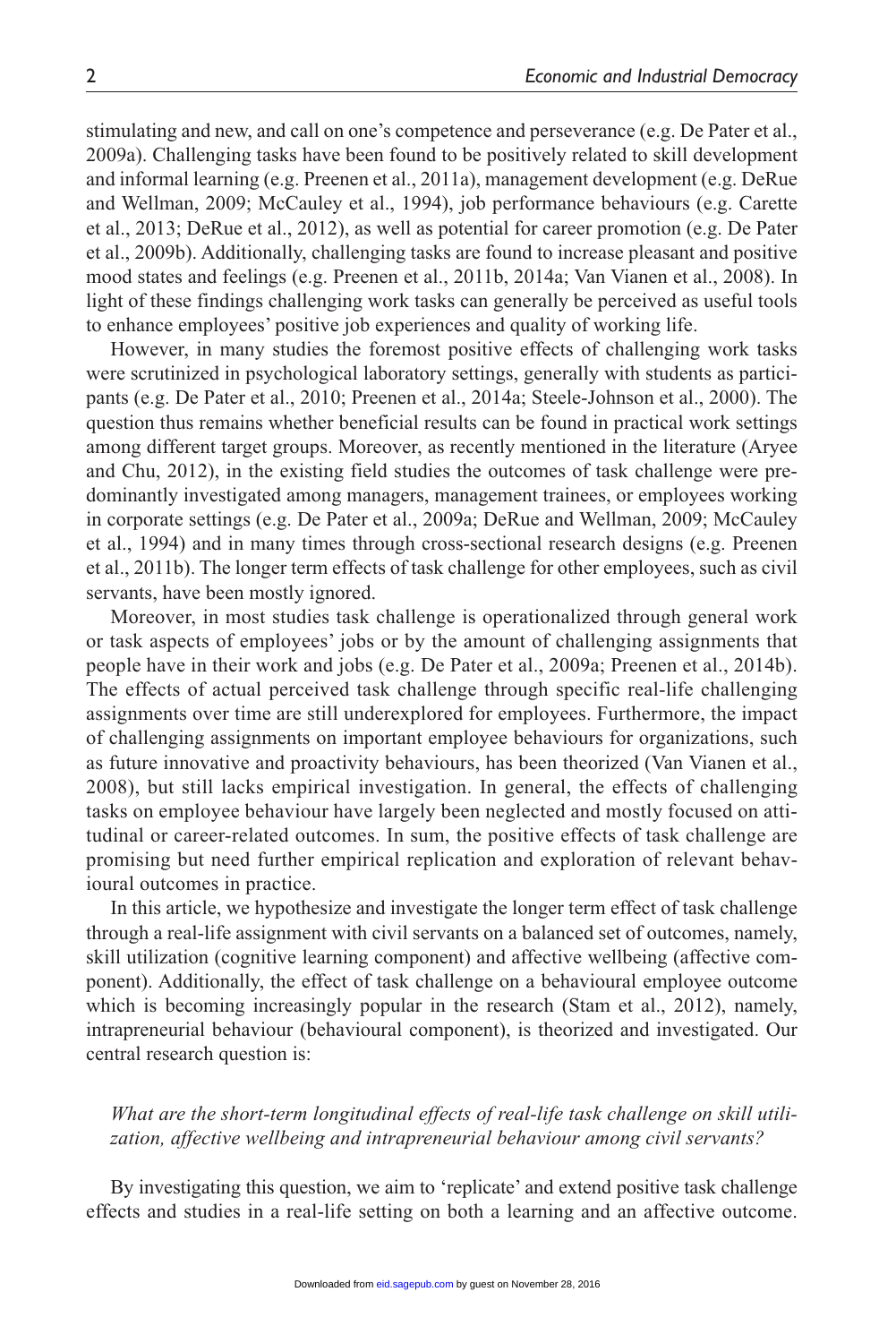In addition, we include the effect of task challenge on an important behavioural outcome of employees. To date, no research has brought together the job challenge and intrapreneurship research literatures. Gaining knowledge about how to challenge civil servants to best utilize their skills, and increase their affective wellbeing and intrapreneurial behaviours, is not only interesting from a scientific perspective, but also from a practical one. Civil servants may work in the same position for a long time, and might well be susceptible to boredom, negative wellbeing, experience skill obsolescence and even become less creative and less innovative. This is potentially harmful for both individuals and organizations and for the wider society. Hence, it is essential to understand how civil servants can be empowered, motivated and stimulated to become more innovative and stay engaged in innovative but effective ways. Therefore, we will investigate our ideas via a unique pre-existing event for civil servants called 'Train Your Colleague' (TYC). TYC is a 'bottom-up' organized Dutch and Flemish national event in which hundreds of civil servants voluntarily prepared and provided training courses for colleagues in a work-related subject. They were given the momentum, marketing and infrastructure to organize a training event to which they could invite colleagues from inside or outside their organization. Such training could be generally perceived as a real-life, positively challenging assignment for many people, and is a practical and novel way to examine the short-term longitudinal effects of task challenge among civil servants.

Below, we first provide a short overview of the concept of challenging work assignments (i.e. job/task challenge) and experienced task challenge. Subsequently, we theoretically and empirically develop our hypotheses about the effects of task challenge on skill utilization, affective wellbeing and intrapreneurial behaviour to empirically approach our research question. After this, we describe our methods and results. We will close with a general discussion of the findings and discuss implications for both theory and work practice.

### **Theory and hypotheses**

#### *Task challenge*

Challenging work assignments are usually described in quite specific task characteristics as tasks and assignments that (a) are novel and include non-routine skills and behaviours, (b) test abilities or resources, (c) provide autonomy to determine how to accomplish the task, and (d) have high levels of responsibility and visibility (Preenen et al., 2011b; Van Vianen et al., 2008: 287). These features are generally perceived as challenging by many workers and employees. Yet, still, how employees respond to certain job characteristics depends on how they subjectively experience these characteristics themselves (e.g. Hackman and Lawler, 1971). Hence, *experienced* task challenge is of importance in understanding the consequences of challenging assignments. The experience of job challenge can be defined as the cognitive appraisal that work demands are potentially valuable and helpful, because they provide opportunities and possibilities for gain, mastery, or personal growth (Folkman and Lazarus, 1985). Experienced task challenge can also be defined as 'the excitement and stimulation associated with a particular task set' (Dixon et al., 2005: 174). In our study, we focus on assessing the perception of how positively challenging participants find the TYC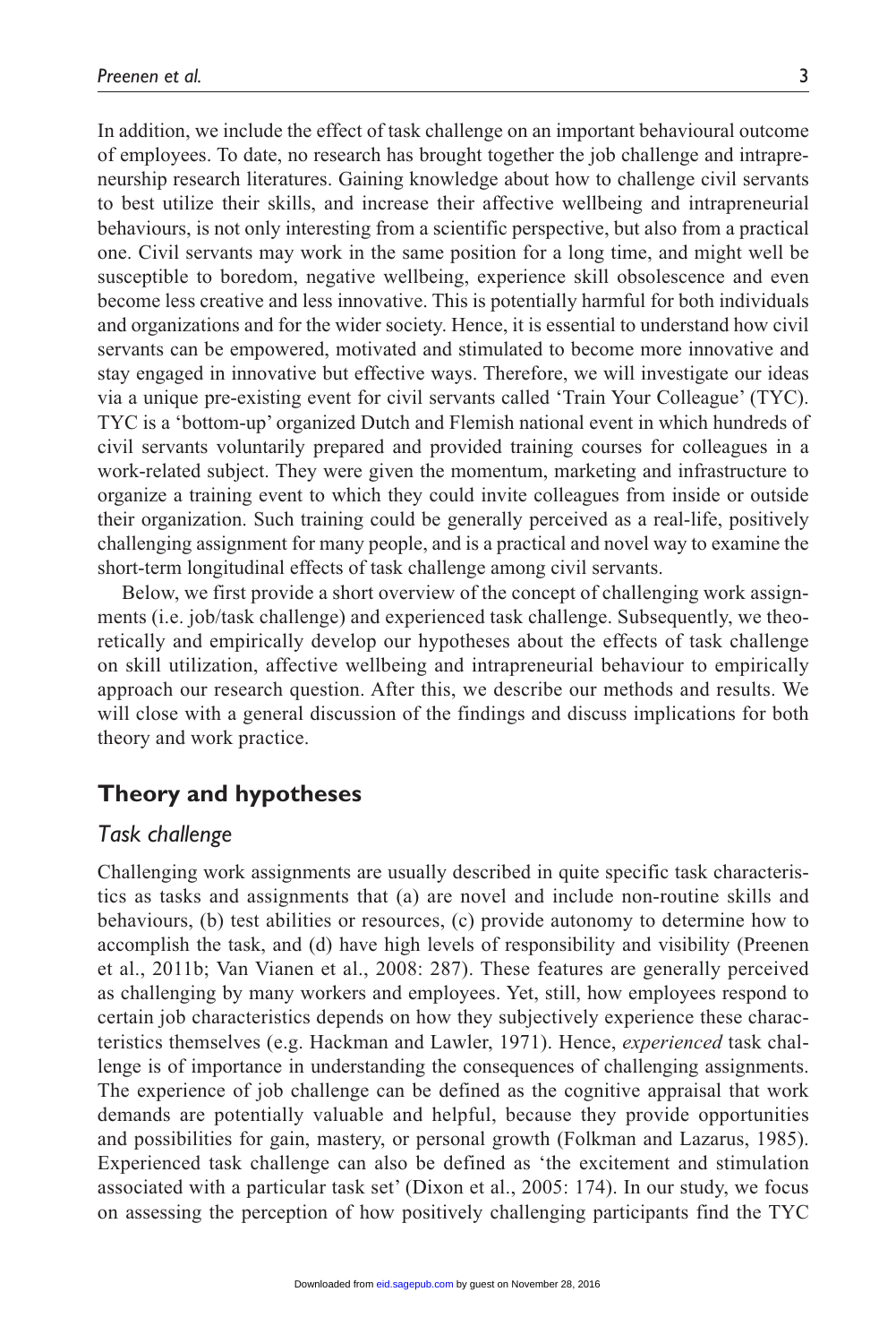assignment. This task can be expected to consist of several of the above mentioned challenging task components.

Below, we develop the hypotheses about the effects of task challenge on skill utilization, affective wellbeing and intrapreneurial behaviour by drawing on job challenge, management development and intrapreneurship literature.

#### *Task challenge and skill utilization*

By the term skill utilization, we mean the level of match between an individual's skills and the opportunity to use these skills in that person's work role (O'Brien, 1980). Research and literature thus far suggest that the opportunity to use important skills is an important determinant and source of positive employee attitudes (Bolino and Feldman, 2000; Humphreys and O'Brien, 1986). In contrast, poor skill utilization is strongly associated with negative attitudes towards work and internships (Feldman and Bolino, 2000). Hence, understanding how to influence skill utilization at work is important for employees and organizations.

Research findings so far consistently suggest and show that job challenge leads to informal and on-the-job learning, management development and stretching of personal skills (e.g. DeRue and Wellman, 2009; Dragoni et al., 2009; Lyness and Thompson, 2000; McCauley et al., 1994; Preenen et al., 2011a, 2015a).

Challenging tasks increase learning, skill development and skill testing of employees because these tasks usually concern novel situations in which regular routines and work tactics are insufficient, and new strategies and competencies need to be learned and trained (Davies and Easterby-Smith, 1984; McCall et al., 1988) while existing ones need to be stretched. Challenging work experiences 'create disequilibrium, causing people to question the adequacy of their skills, frameworks, and approaches' (McCauley et al., 2010: 9). This drives people to develop and learn new competencies, abilities, insights and knowledge that enable them to perform in an effective way (McCall et al., 1988; McCauley et al., 1994). Challenging assignments also generate good opportunities for on-the-job skill development, and thus perhaps also skill utilization, as they provide 'a platform for trying new behaviour or reframing old ways of thinking or acting' (McCauley et al., 1994: 544).

In addition, mastering a challenging assignment as a whole with its variety of challenging features involves using several capacities and skills simultaneously and demands the use of 'meta-skills' which are not always used. Indeed, challenging assignments improve cognitive and strategic skills as employees have to think critically about the assignment, identify the underlying causes and consequences of problems, and process new and ambiguous information (Cox and Cooper, 1988; DeRue and Wellman, 2009; Gillen and Carroll, 1985).

Based on this theoretical reasoning and the latter empirical findings, we propose that challenging assignments will also enhance employees' skill utilization. We hypothesize:

*Hypothesis 1:* Task challenge is positively related to skill utilization.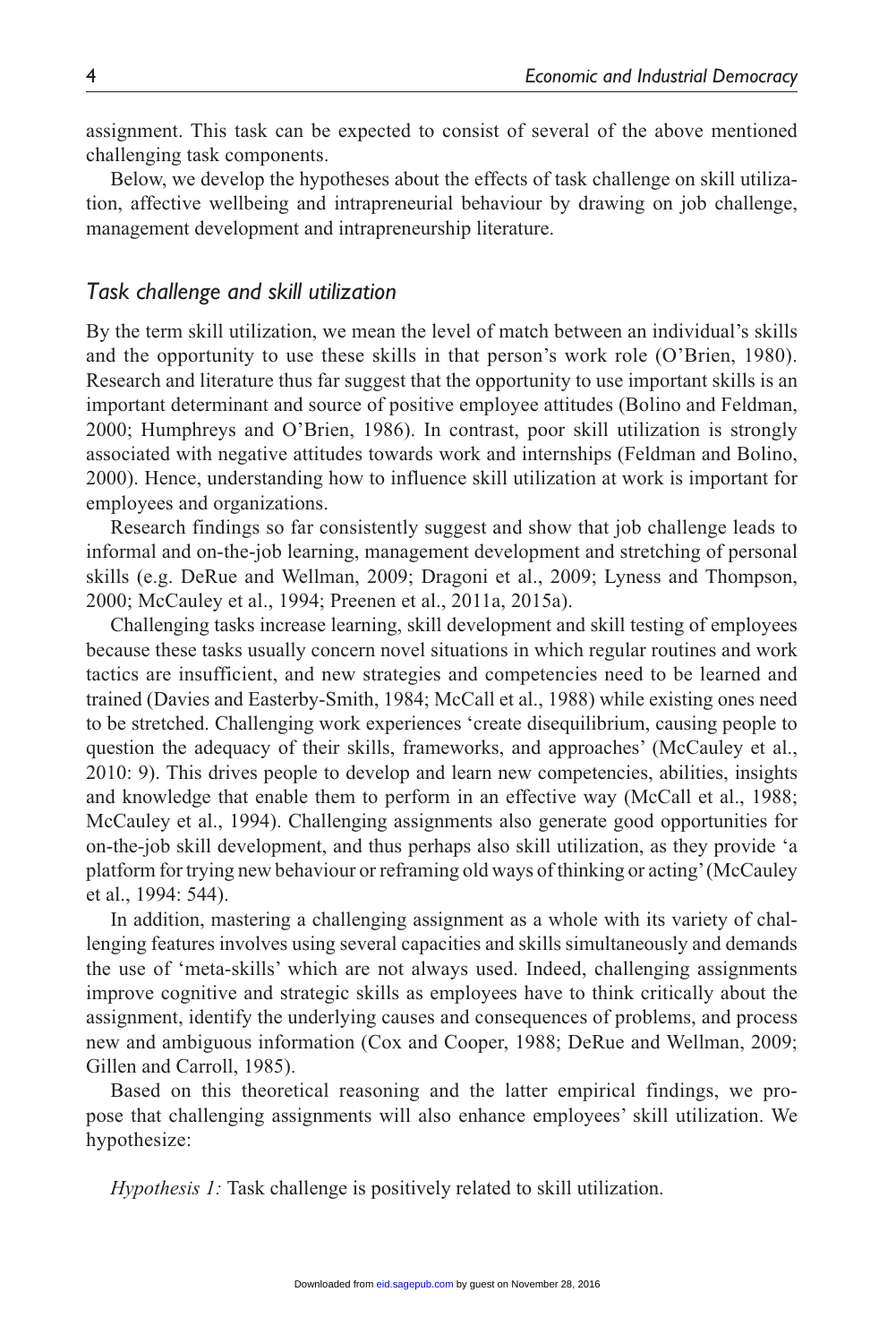#### *Task challenge and affective wellbeing*

Affective wellbeing is often operationalized as positive mood. The mood literature distinguishes two underlying dimensions of mood. First, hedonic tone (positive vs negative), and second, activation (activating vs deactivating) (e.g. De Dreu et al., 2008). Negative activating mood states refer to states such as being nervous, stressed and jittery. Positive activating mood includes states such as feeling enthusiastic, inspired and active. Examples of negative deactivating mood states are feeling sad or depressed. Some examples of positive deactivating mood states are feeling relaxed or calm. In our study, we focus on positive activating mood states. We do so because we expect that such mood states are most likely to be triggered when people perform voluntary challenging assignments, which indeed can generally be considered as positively stimulating (e.g. De Pater et al., 2009b; Meyer and Allen, 1988; Preenen et al., 2014a).

We reason that perceived challenging work assignments will enhance individuals' affective wellbeing for several reasons. First, and rather straightforwardly, challenging assignments contain elements and content of personal interest (e.g. personal rewards and goals) that are pleasant, meaningful, interesting and attractive for people. Performing such assignments will therefore ignite enjoyable feelings such as fun and excitement. Both stress and management development research indeed indicate that job challenge does evoke pleasant feelings of excitement and enjoyment because of the interesting nature of the tasks (Dong et al., 2014; Lazarus and Folkman, 1984). Besides that, the extant research shows that job challenge is positively associated with experienced meaningfulness of people's work (e.g. Brown and Leigh, 1996; Kahn, 1990).

Second, enhancing skills and learning through the performance of challenging assignments is not only pleasant in and of itself, but encourages people to feel as if they are developing themselves, are progressing and being positively tested. These perceptions can all be expected to activate active pleasant feelings, both in the short and long term. Challenging job assignments are indeed theorized and found to positively increase pleasant active mood states and feelings (Preenen et al., 2014a; Van Vianen et al., 2008).

Finally, the new and difficult nature of challenging assignments (Taylor, 1981) also induces 'employees to invest greater amounts of their physical, cognitive, and emotional resources in their work' (Brown and Leigh, 1996: 361) to successfully cope with the job demands. These types of high investments have been found to positively relate with high psychological meaningfulness of work experiences (Brown and Leigh, 1996; Kahn, 1990). Psychological meaningfulness can be described as 'a feeling that one is receiving a return on investment of one's self in a currency of physical, cognitive, or emotional energy' (Kahn, 1990: 703–704) and is important for positive feelings at work. In fact, Kahn (1990) views psychological meaningfulness as an important predictor of work engagement, a persistent and pervasive (Schaufeli et al., 2006) positive affectivecognitive state of work-related wellbeing (Schaufeli and Bakker, 2004), which is closely related to affective wellbeing and has been positively related to job challenge (Kahn, 1990; Van den Broeck et al., 2010).

Some additional empirical support for the idea that job challenge is beneficial for employees' positive affective wellbeing stems from research showing that job challenge is positively related to intrinsic work motivation (Gagne et al., 1997; Hackman and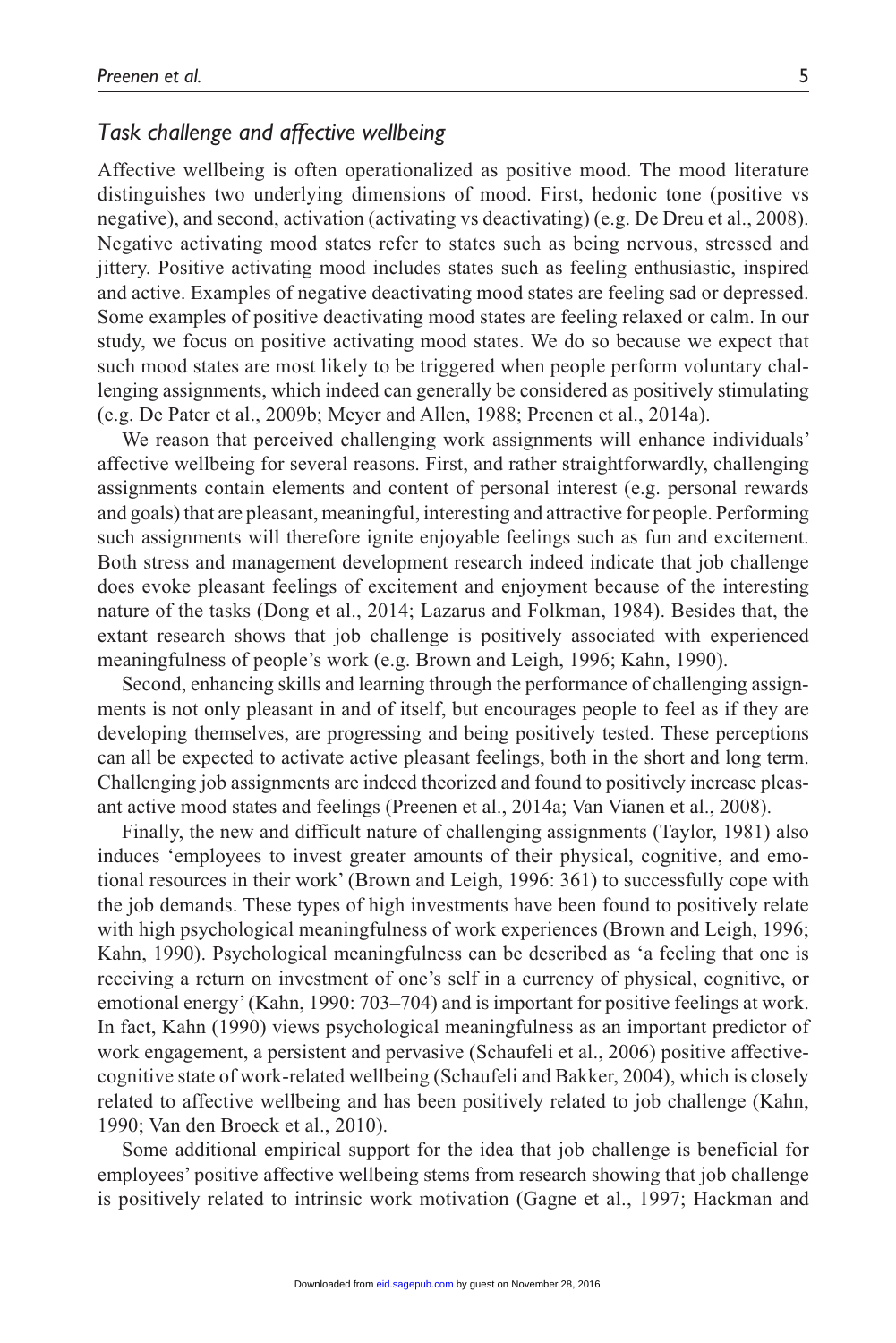Oldham, 1980), job and work satisfaction (e.g. Judge et al., 2000; Podsakoff et al., 2007) and commitment (e.g. Buchanan, 1974; Dixon et al., 2005). In summary, both theoretical reasoning and empirical research findings support our expectation that task challenge enhances employees' affective wellbeing. We hypothesize that:

*Hypothesis 2:* Task challenge is positively related to affective wellbeing.

#### *Task challenge and intrapreneurial behaviour*

Intrapreneurial behaviour, or intrapreneurship, is defined in the entrepreneurship and organizational literature as the identification and exploitation of opportunities by individual workers to (also) advance their organization, which is characterized by employees' innovative, proactive and risk-taking behaviours (De Jong et al., 2011; Stam et al., 2012), within an established organization. It resembles *entre*preneurial behaviour, but explicitly takes the perspective of individuals operating in established organizations (Stam et al., 2012), hence the name *intra*preneurship.

Already some decades ago researchers and practitioners showed interest in intrapreneurship, due to its expected beneficial impacts on the innovative capabilities and performance of organizations (e.g. Burgelman, 1983, 1985; Kanter, 1984; McKinney and McKinney, 1989; Zahra, 1991). Recently, the concept has been gaining popularity again among organizations, and in the (Dutch) practical and scientific literature (e.g. Liebregts et al., 2015; Preenen et al., 2014c, 2015c; Stam et al., 2012). Intrapreneurship refers to individual behaviour rather than organizations or high level decision-makers (e.g. Antoncic and Hisrich, 2003; Pinchot, 1987; Stam et al., 2012; Stevenson and Jarillo, 1990). Although the outcomes of employees' intrapreneurial behaviours still need further investigation, the intrapreneurship and innovative behaviour literature (e.g. Hornsby et al., 2002; Janssen and Van Yperen, 2004; Scott and Bruce, 1994) suggests that intrapreneurs perform better than other employees in respect of innovative output and job performance (Bosma et al., 2010), with their organizations ultimately benefiting from this by performing better as well (Stam et al., 2012). Hence, understanding how intrapreneurial behaviour can be influenced for and by employees is focal. Interestingly, intrapreneurship has hardly been investigated in relation to task challenge, even though it can be theorized that challenge stimulates future intrapreneurial behaviour, as we will do below.

Challenging tasks are difficult and new and are outside people's standard work domain. Therefore these tasks stimulate employees to rise above their day-to-day and routine work tasks. Challenging tasks stimulate creativity and innovative behaviour as employees need to think of new manners and strategies to master such tasks. Additionally, challenging tasks provide room for employees to experiment with novel behaviours and to test new ideas and extend their knowledge. Moreover, as we explained above, task challenge highly encourages personal learning and the development of new skills by employees (Preenen et al., 2011a), which are all important and useful for intrapreneurial behaviour. Task challenge also stimulates and develops perseverance and the ability to start new challenges. In other words, task challenge strengthens people mentally (Van Vianen et al., 2008), which is also a crucial element for intrapreneurial behaviour. Intrapreneurship involves promoting, developing and implementing innovative ideas that can often take a lot of energy and willpower in order to succeed. Intrapreneurship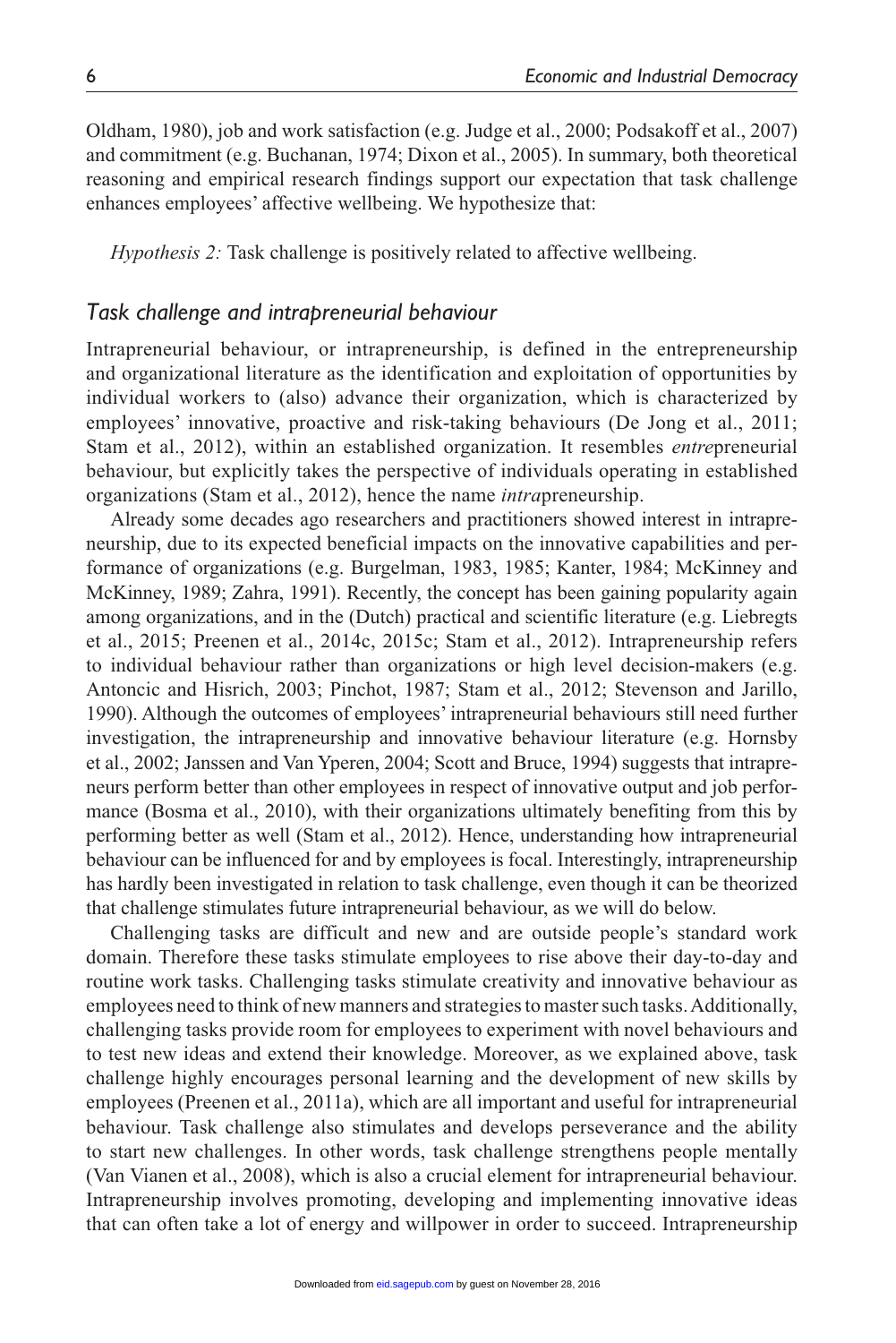involves a long process requiring stamina and perseverance. For example, intrapreneurs sometimes (have to) act without the approval of senior management (Vesper, 1984) and they need the courage to deviate from the status quo (Antoncic and Hisrich, 2003). Developing perseverance is also important for intrapreneurial behaviour as it appears that many creative ideas are generated by individual persistence (Baas et al., 2008; De Dreu et al., 2008).

Oftentimes challenging work assignments are visible to others (e.g. colleagues, clients, bosses) and often involve working with new people as well as dealing with diversity (McCauley et al., 1994). Challenging assignments can therefore stimulate knowledge sharing, synergy and future cooperation between colleagues. Sharing knowledge is crucial for innovation. In fact, innovation has been widely mentioned as the outcome of successful collaboration (e.g. Fagerberg, 2004). Also, research has shown that the use of challenging, functional flexibility practices like multi-skilled teams and job rotation may contribute to a wider dispersion of knowledge and improvement in innovative behaviours and employee-driven innovation (for an overview, see DeSpiegelaere et al., 2014) that lead to the better innovation performance of companies (Arvanitis, 2005; Martínez and Pérez, 2003; Martínez-Sánchez et al., 2008; Preenen et al., 2015b).

In the extant empirical literature, several studies show that challenging task characteristics, such as having variety at work, are positively related to behavioural characteristics of intrapreneurial behaviour, such as innovative work behaviour (De Jong and Den Hartog, 2005; Dorenbosch et al., 2005), problem solving and risk taking (Salanova and Schaufeli, 2008), and taking personal initiative (Frese et al., 1996; Salanova and Schaufeli, 2008). Another important challenging task characteristic is job autonomy (e.g. Van Vianen et al., 2008), that is, the degree of freedom and independence that an individual has in performing his or her work (Hackman and Oldham, 1975). Job autonomy has been positively associated with innovative behaviour (Axtell et al., 2000; De Jong and Den Hartog, 2005; Spreitzer, 1995), personal initiative taking, as well as the implementation of new ideas and solving of problems (Bindl and Parker, 2010). A meta-analysis (Hammond et al., 2011) has even identified, among many job-related variables, that job complexity and job autonomy were the job characteristics that most strongly related to innovation of employees. Finally, the accomplishment of the challenging tasks themselves is expected to increase crucial assets for intrapreneurial behaviour, such as employees' self-esteem (Davies and Easterby-Smith, 1984), ambition for higher management positions (Van Vianen, 1999) and self-efficacy regarding their potential (Maurer and Tarulli, 1994).

All in all, based on the above, we propose the following:

*Hypothesis 3:* Task challenge is positively related to intrapreneurial behaviour.

### **Method**

#### *Study design and sample*

To test our hypotheses, we monitored a unique Dutch and Flemish national one-week event in which hundreds of civil servants prepared and provided training for colleagues in a relevant work-related subject. This so-called 'Train Your Colleague' (TYC) initiative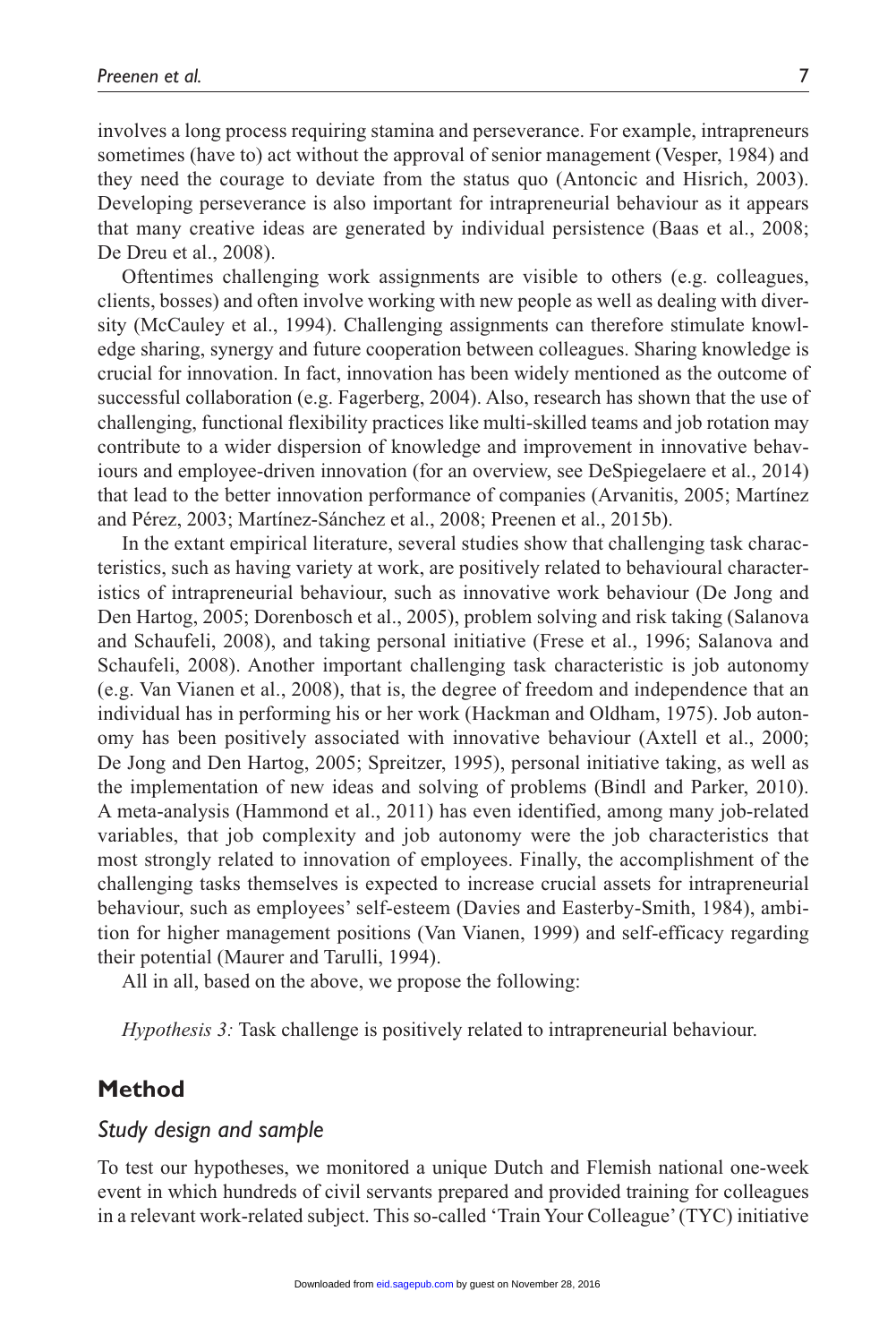was a bottom-up voluntary programme in which civil servants were given the time, marketing and means to organize a training session or workshop to which they could invite colleagues from inside or outside their own organization. There was a central supporting website (now at<www.deell.eu>) where trainers could submit their own workshop and communicate with the participants. Participants were 'recruited' through the organizers, word of mouth, social media and so-called 'Boosters', the people that organized the event within their own organization. They played an active role in convincing colleagues to participate. Each organization was supported with promotional materials such as posters and email templates for promoting the event. The workshops were hosted in the meeting rooms of the participating organizations. Civil servants of all skill levels and professions could join and share their knowledge with their peers. The trainers were free to choose the subject of their workshop, as long as it was related to their work. The range of subjects of the workshops was very broad, ranging from practical workshops (e.g. tips and tricks in Excel) to soft skills (e.g. conflict mediation) to workshops in which experiences about innovations were shared.

For many people this could be considered a positive, challenging assignment. We investigated the people who gave the training. Following the criteria for a challenging assignment (Preenen et al., 2011a; Van Vianen et al., 2008), the TYC-task could be more or less positively challenging to many participants on several counts. The TYC-task is new and non-routine, as the assignment is not in participants' standard work tasks and it was the first time for everybody to partake in the TYC event or even present a training event. The TYC-task tests the trainers' abilities and resources to the extent of the experience, or lack thereof, they had in giving a training session, as well as the extent to which the training content was new to the trainer. The TYC-task is not pre-structured and is highly autonomous, as participants could determine for themselves how they would put across their self-chosen (but work-related) training subject. It was not formally required to develop a training session, everyone could sign up as a TYC-trainer. The TYC-task also demanded responsibility, as the TYC-trainers were in charge of the organization of their own training. Lastly, the performance on the TYC-task logically is highly visible for the participants and possibly the trainer's colleagues, who can readily judge the training quality. Yet, because challenge is subjective to a large degree (Preenen et al., 2011b), we assessed participants' perceived task challenge a week before the assignment.

This event took place within one week in November 2013 and allowed us to develop a study design with a pre-test and post-test. We measured task challenge indicators, control and outcome variables (skill utilization, affective wellbeing, intrapreneurial behaviour) one week (T1) prior to the TYC-initiative by means of an online survey sent by email. The post-test questionnaire (T2) (challenge indicators, outcomes) was administered six weeks after T1 and five weeks after the event-week, also through an online survey sent by email. We measured task challenge one week prior to the actual event because at that time the trainers could make a clear assessment of the task that they had been preparing for a couple of weeks, without interfering with the preparation of the assignment too much. We did not want to do our post-test directly after the assignment, as in experimental lab studies is often the case, but also did not want to assess too long after the event, as the 'intervention' effect of a single challenging task may not last forever. So, we chose a time interval of six weeks between T1 and T2.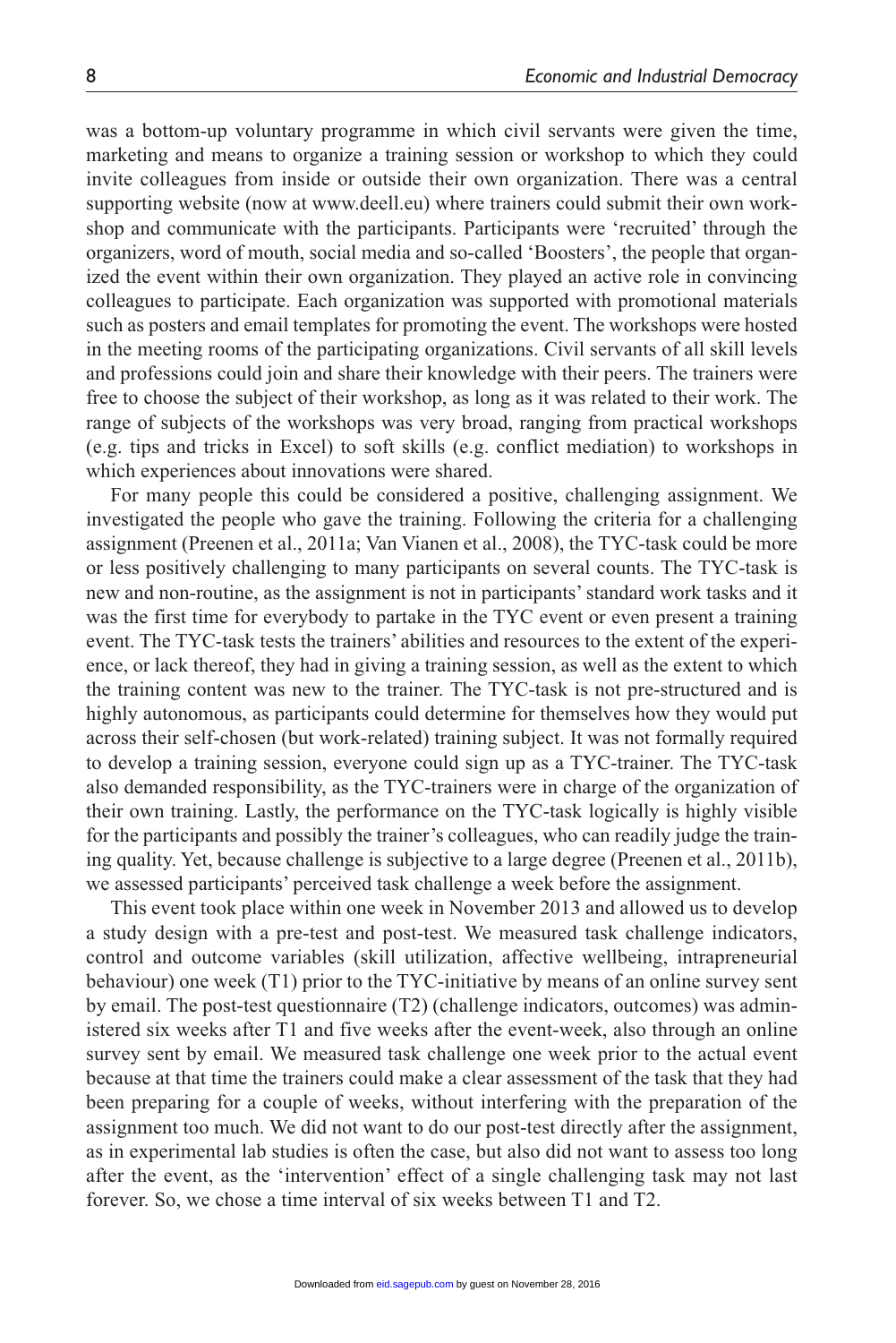The pre-test questionnaire was sent to 362 participants at T1. A total of 213 registered TYC-trainers returned the pre-test questionnaire (59%). The post-test was returned by 136 participants (64%). Descriptive statistics (means and standard deviations) of respondents' age, gender, education level and job tenure are presented in Table 1. Although we believe the attrition rates are quite acceptable, this may bias our results. Therefore, we checked with ANOVAs whether the T1 participants that did not take part in T2 ( $N = 77$ ) differed from T1 and T2 participants ( $N = 136$ ) in *age* (T1 = 44.20, T1 and T2 = 45.40 years), *gender* (T1 = .58, T1 and T2 = .55 proportion males), *education level*  $(T1 = 6.43, T1$  and  $T2 = 6.44$ , see Table 1 for categories) and *tenure*  $(T1 = 10.38, T1$  and T2 = 11.04 years). They did not differ significantly with *p*-values varying from .38 to .94. Therefore, we feel confident that attrition did not bias the results of the present study.

#### *Measures*

*Task challenge.* Perceived task challenge of the training task was measured with six items from the experienced job challenge scale (positive stimulation dimension, Preenen et al., 2011b). Participants indicated on a scale from 1 (*strongly disagree*) to 7 (*strongly agree*) to what extent they expected the TYC-task to be (1) attractive, (2) interesting, (3) challenging, (4) stimulating, (5) useful and (6) fascinating. Cronbach's alpha was .86.

*Skill utilization.* Skill utilization was assessed with the following three items based on extant theory (O'Brien, 1980): (1) I use all my knowledge and skills in my work; (2) My work requires a diversity of knowledge and skills; (3) In my work I get the chance to do what I'm good at. Respondents indicated their agreement with the items on a scale ranging from 1 (*strongly disagree*) to 7 (*strongly agree*). Cronbach's alphas were .86 at T1 and .86 at T2.

*Affective wellbeing.* To measure affective wellbeing, we derived five items from the PANAS (Watson et al., 1988). These items have been used previously for assessing positive activating mood states (e.g. De Dreu et al., 2008; Preenen et al., 2014a). Subjects reported on a scale from 1 (*very slightly/not at all*) to 7 (*extremely*) the extent to which they experienced the mood states: (1) determined, (2) strong, (3) enthusiastic, (4) active and (5) inspired. Cronbach's alphas were .83 (T1) and .83 (T2).

*Intrapreneurial behaviour.* Intrapreneurial behaviour was measured with eight items derived from extant intrapreneurial behaviour measures (Kropp et al., 2006; Taatila and Down, 2012) and are in line with recent theory (Rigtering, 2013; Stam et al., 2012). The items were: (1) I think of solutions to problems in my work; (2) I try to convince my managers to support my ideas; (3) In my work, I translate new ideas into workable applications; (4) In my work I always try to learn new things; (5) I am always thinking about how I can do my job as well as possible in the future; (6) In my work, I search for people that I can learn from; (7) I dare to take risks in my work; and (8) I take initiative, even if the outcome is uncertain. Respondents indicated their agreement with the items on a scale ranging from 1 (*strongly disagree*) to 7 (*strongly agree*). Cronbach's alphas were .82 at T1 and .82 at T2.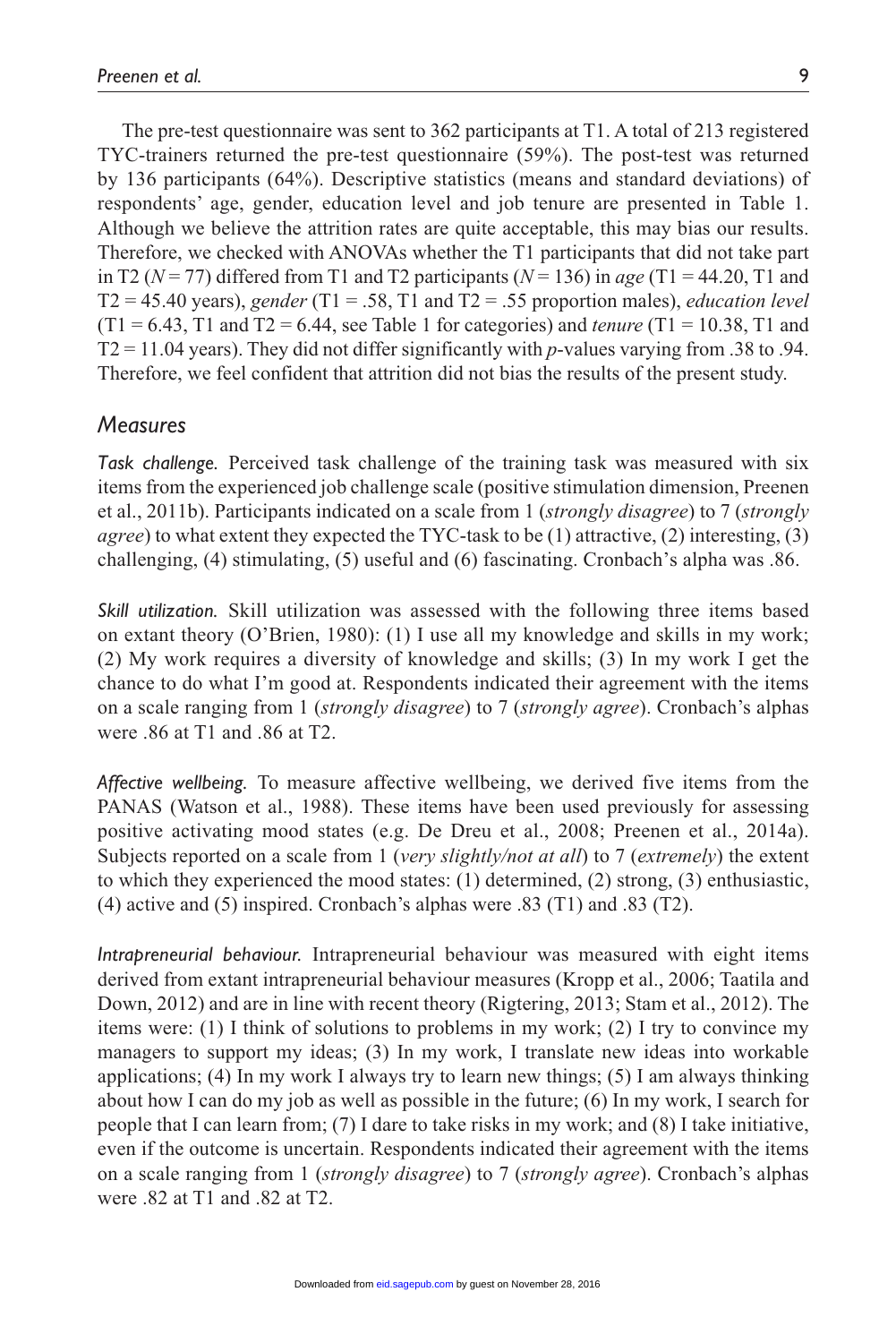| Variable                                                                                                                                                                                                                                                                                                                   | Σ     | S    |                  |                   |                |               |                   |               |                                       | ∞             | ᡡ       | $\supseteq$ |   |
|----------------------------------------------------------------------------------------------------------------------------------------------------------------------------------------------------------------------------------------------------------------------------------------------------------------------------|-------|------|------------------|-------------------|----------------|---------------|-------------------|---------------|---------------------------------------|---------------|---------|-------------|---|
| I. Age                                                                                                                                                                                                                                                                                                                     | 44.97 | 9.65 |                  |                   |                |               |                   |               |                                       |               |         |             |   |
| 2. Gender <sup>b</sup>                                                                                                                                                                                                                                                                                                     | 56    | SÓ.  | $-15*$           |                   |                |               |                   |               |                                       |               |         |             |   |
| 3. Education <sup>c</sup>                                                                                                                                                                                                                                                                                                  | 6.44  | ಹ    | -∴19**           |                   |                |               |                   |               |                                       |               |         |             |   |
| 4. Tenure                                                                                                                                                                                                                                                                                                                  | 0.82  | 8.90 | $56**$           | 90-               | $-22**$        |               |                   |               |                                       |               |         |             |   |
| 5. Skill utilization T1                                                                                                                                                                                                                                                                                                    | 4.95  | रूं  | $\frac{8}{2}$    | $-06$             | $-14*$         |               |                   |               |                                       |               |         |             |   |
| 6. Affective wellbeing T1                                                                                                                                                                                                                                                                                                  | 4.97  | .76  | S                | $-0.2$            | $\overline{q}$ |               | $\frac{*}{2}$     |               |                                       |               |         |             |   |
| 7. Intrapreneurial behaviour TI                                                                                                                                                                                                                                                                                            | 5.63  | 66.  | ē                | Ş                 | $-5*$          | °€            | $25**$            | 49₩           |                                       |               |         |             |   |
| 8. Task challenge TI                                                                                                                                                                                                                                                                                                       | 5.91  | -65  | S                | 후                 | $-0.7$         | δò            | $\stackrel{*}{=}$ | $24**$        | $23**$                                |               |         |             |   |
| 9. Skill utilization T2                                                                                                                                                                                                                                                                                                    | 4.96  | 82   | $\frac{6}{1}$    | $\frac{1}{\cdot}$ |                | $\frac{1}{2}$ | <b>77**</b>       | $\frac{1}{2}$ | $\overset{*}{\underline{\mathsf{o}}}$ | $\frac{1}{2}$ |         |             |   |
| 10. Affective wellbeing T2                                                                                                                                                                                                                                                                                                 | 4.95  | 89   | $\sum_{i=1}^{k}$ |                   |                | Ś             | $\frac{*}{*}$     | 65**          | $\frac{2}{30}$                        | 29**          | .46₩    | Ī           |   |
| 11. Intrapreneurial behaviour T2                                                                                                                                                                                                                                                                                           | 5.65  | 56   |                  | S                 | SO.            | $-28$         |                   | 茶<br>88       | 68 <sup>≽≭</sup>                      | 39**          | $.28**$ | *<br>04.    | I |
| Notes: ^ N = 136. b 0 = female, I = male. < I = no education, 2 = elementary school, 3 = lower high school (VMBO/LBO), 4 = lower professional education (MBO I),<br>4 = professional education or higher (MBO 2), 5 = higher high school (HAVO/VWO/Gymnasium), 6 = bachelor's degree (HBO), 7= master's degree or higher). |       |      |                  |                   |                |               |                   |               |                                       |               |         |             |   |

| i<br>.<br>J              |
|--------------------------|
| ı                        |
| i<br>١                   |
| ı                        |
|                          |
| <b></b>                  |
| í                        |
| $\frac{1}{2}$<br>)       |
| $\overline{\phantom{a}}$ |
| j                        |
| š<br>I<br>)              |
|                          |
| i<br>1                   |
|                          |
|                          |
| å<br>ı                   |
|                          |
| I                        |
|                          |
|                          |
| ı                        |
| i                        |
| Ï<br>I                   |
| ¢<br>í                   |
| ÷<br>l                   |
| Ï                        |
|                          |
|                          |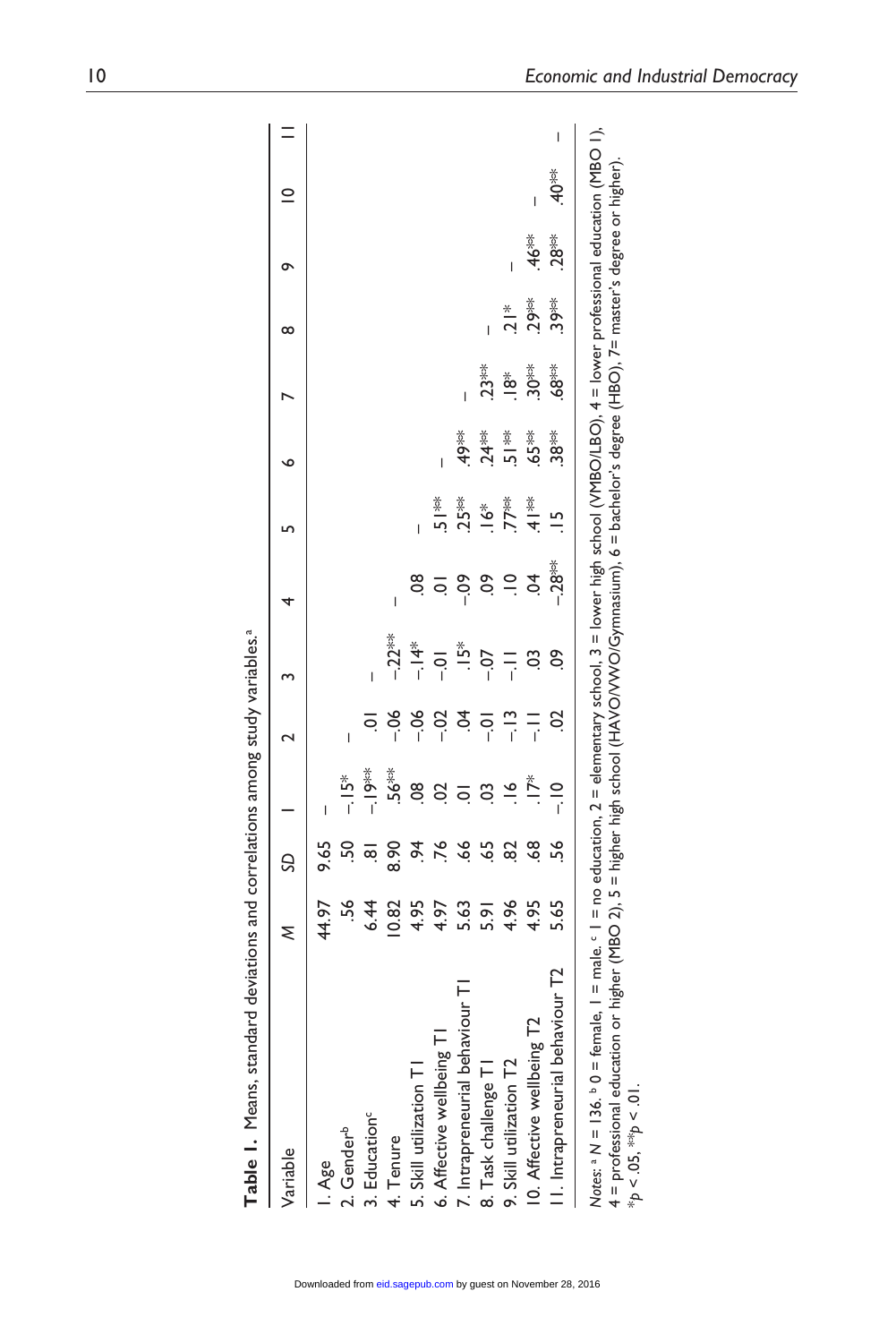*Control variables.* Participants' age (years), gender  $(0 = \text{female}, 1 = \text{male})$ , education level (1 = no education, 2 = elementary school, 3 = lower high school [VMBO/LBO], 4 = lower professional education [MBO 1], 4 = professional education or higher [MBO 2], 5 = higher high school [HAVO/VWO/Gymnasium], 6 = bachelor's degree [HBO], 7 = master's degree or higher) and job tenure (years) were included as control variables in the analyses. Additionally, we controlled for T1 skill utilization, affective wellbeing and intrapreneurial behaviour in the related analyses to correct for baseline effects. That is, we allow the level of skill utilization, affective wellbeing and intrapreneurial behaviour in T1 to affect skill utilization, affective wellbeing and intrapreneurial behaviour in T2. Other studies estimating similar models (e.g. Preenen et al., 2011a) lack such a correction.

# **Results**

### *Descriptives and correlations*

In Table 1, we provide the descriptive statistics (means and standard deviations) and correlation coefficients of the main study variables.

## *Hypotheses testing*

We test our hypotheses via multiple regression analyses in which we put the control variables age, gender, education level, tenure and T1 outcomes (skill utilization, affective wellbeing, intrapreneurial behaviour) in step 1, and task challenge in step 2 of the regression model. Table 2 summarizes the results of our regression analyses.

*Skill utilization.* Altogether the control variables and task challenge explained 62% of the variance in skill utilization (step 2,  $R^2 = .62$ ,  $F(6, 119) = 31.69$ ,  $p < .001$ ). The  $R^2$  change for the addition of task challenge in the regression model was 1.6% for skill utilization  $(R^2 \text{ change } = .016, F(1, 119) = 4.79, p = .031)$ . As we expected, it was found that task challenge positively related to T2 skill utilization ( $\beta$  = .13,  $p$  = .031), and thereby supports Hypothesis 1. Hence, challenging tasks indeed seem to enhance skill utilization as argued earlier.

*Affective wellbeing.* The control variables and task challenge explained 45% of the variance in affective wellbeing (step 2,  $R^2 = .45$ ,  $F(6, 128) = 4.74$ ,  $p < .001$ ). The  $R^2$  change for the addition of task challenge in the regression model was .1% for affective wellbeing but non-significant ( $R^2$  change = .01,  $F(1, 128) = 2.49$ ,  $p = .12$ ). Although the effect went in the proposed direction, task challenge was unrelated to T2 affective wellbeing  $(\beta = .06, p = .12)$ . Hence, Hypothesis 2 is unexpectedly not supported; there was no empirical proof for the idea that performing the perceived challenging task improved affective wellbeing in the long run.

*Intrapreneurial behaviour.* The control variables and task challenge explained 72% of the variance in intrapreneurial behaviour (step 2,  $R^2 = .52$ ,  $F(6, 119) = 21.84$ ,  $p < .001$ ).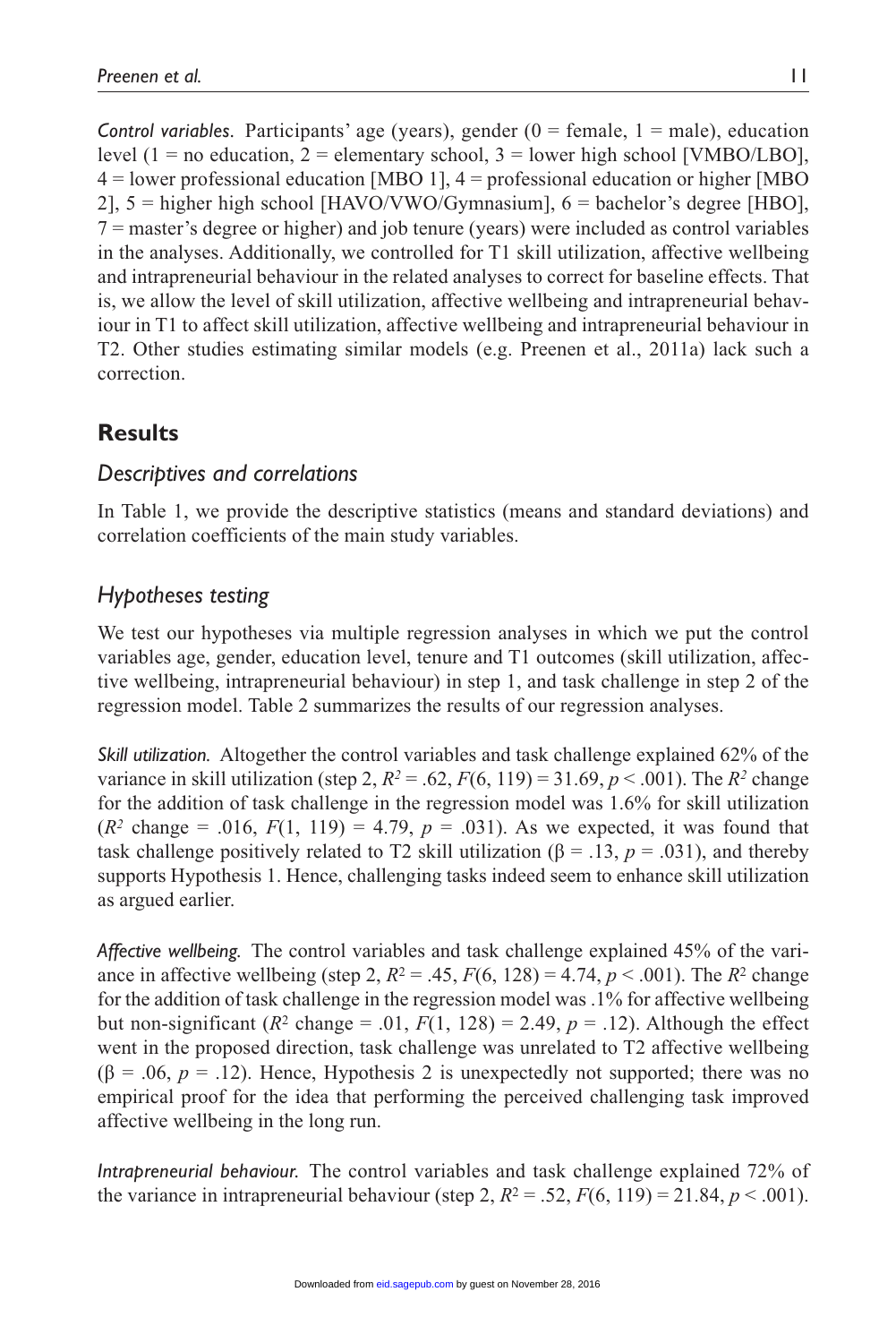|                        | Skill utilization T2 |                    | Affective<br>wellbeing T2 |                | Intrapreneurial<br>behaviour T2 |                    |
|------------------------|----------------------|--------------------|---------------------------|----------------|---------------------------------|--------------------|
| Step and variable      |                      | $\overline{2}$     |                           | $\overline{2}$ |                                 | $\mathbf{2}$       |
| Step 1                 |                      |                    |                           |                |                                 |                    |
| Age                    | .07                  | .07                | .15                       | .15            | .03                             | .03                |
| Genderb                | .03                  | .03                | $-.02$                    | $-.02$         | $-.03$                          | $-.02$             |
| Education              | .02                  | .03                | .05                       | .06            | $-.09$                          | $-.06$             |
| Tenure                 | .03                  | .04                | $-.02$                    | $-.02$         | $-.17*$                         | $-.17*$            |
| Skill utilization T1   | .77***               | .76***             |                           |                |                                 |                    |
| Affective wellbeing T1 |                      |                    | $.64***$                  | $.61***$       |                                 |                    |
| Intrapreneurial        |                      |                    |                           |                | $.67***$                        | .60 <sup>***</sup> |
| behaviour T1           |                      |                    |                           |                |                                 |                    |
| Step 2                 |                      |                    |                           |                |                                 |                    |
| Task challenge TI      |                      | $.13*$             |                           | .11            |                                 | .20***             |
| $\Delta R^2$           |                      | $.02*$             |                           | .01            |                                 | $.04**$            |
| $R^2$                  | .60 <sup>***</sup>   | .62 <sup>***</sup> | .44***                    | .45            | .49 <sup>***</sup>              | .52**              |

**Table 2.** Regression analyses predicting skill utilization, affective wellbeing and intrapreneurial behaviour.a

*Notes*: a Standardized regression coefficients (βs) are reported, *N* = 136. b Female = 0, male = 1.  $*_{p}$  < .05,  $*_{p}$  < .01,  $*_{p}$  < .001.

The  $R^2$  change for the addition of task challenge in the model was 4% for intrapreneurial behaviour ( $R^2$  change = .04,  $F(1, 119) = 9.126$ ,  $p = .003$ ). As we hypothesized, task challenge was positively related to T2 intrapreneurial behaviour  $(\beta = .20, p = .003)$ . Hypothesis 3 is supported, and herewith provides empirical support for our reasoning that task challenge leads to more intrapreneurial behaviours of employees.

# **Discussion**

Our central research question was: What are the short-term longitudinal effects of reallife task challenge on skill utilization, affective wellbeing and intrapreneurial behaviour among civil servants? We explored this question by investigating the effects of a bottomup organized real-life assignment for civil servants after five weeks, in which participants developed and provided training for colleagues in a work-related subject. We proposed and developed the idea that the performance of a challenging perceived assignment would positively impact skill utilization (Hypothesis 1), affective wellbeing (Hypothesis 2) and intrapreneurial behaviour (Hypothesis 3). As expected, we found that task challenge, assessed a week (T1) before the event took place, was positively related to skill utilization and intrapreneurial behaviour measured five weeks later (T2), even when controlled for baseline effects of skill utilization and intrapreneurial behaviour.

# *Theoretical and empirical contributions*

Apparently, civil servants who found the task challenging in a positive way had a better match between their skills and the opportunity to use these skills in their work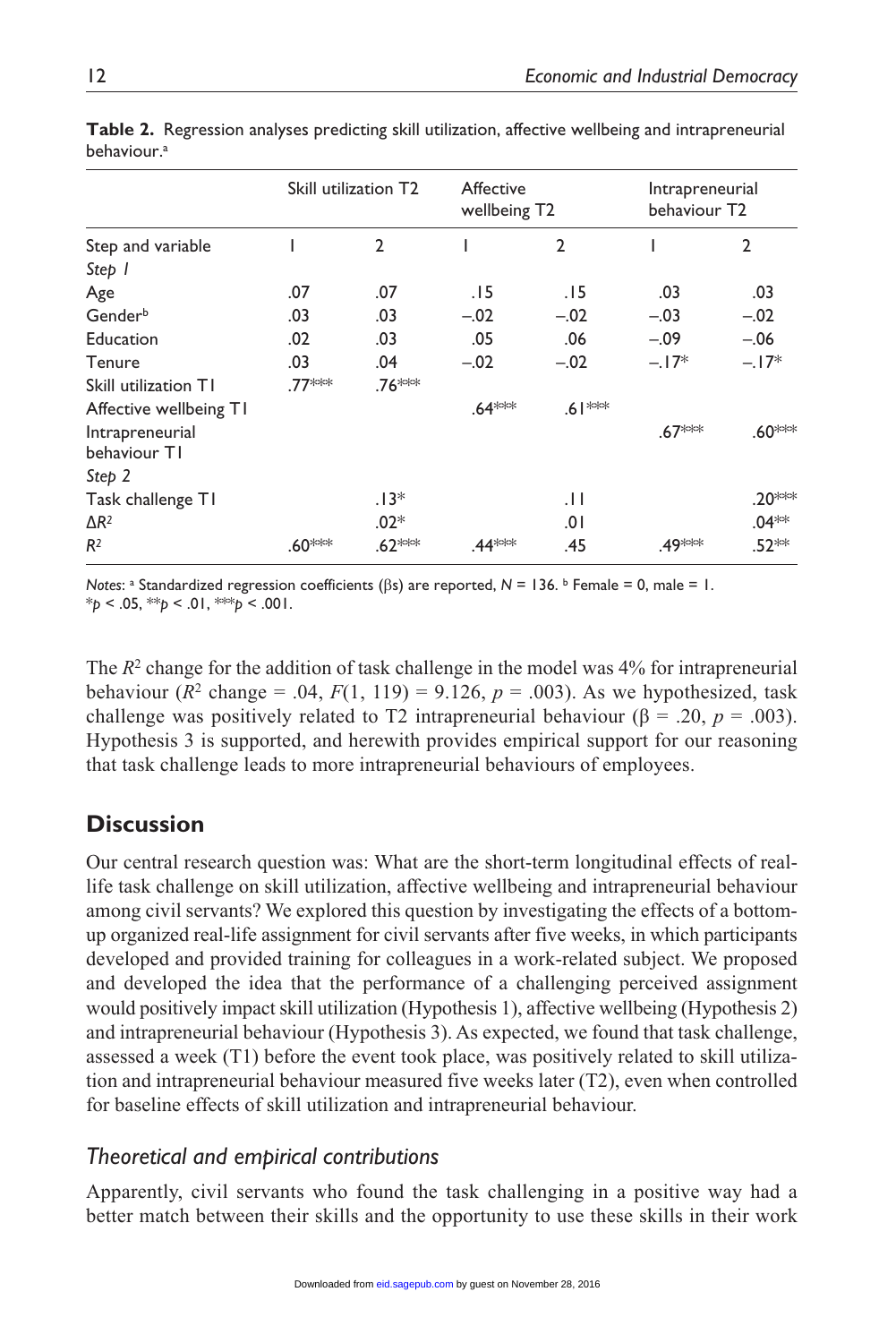five weeks after the task. The challenging task involved and stretched the specific focal skills that participants enjoy using or want to develop, as they volunteered for this task and could design the training they personally like. In general, preparing and mastering a complex, challenging assignment as a whole involves using several capacities and skills simultaneously and includes the use of strategic and cognitive meta-skills, which maximizes skill utilization. This supports research and theory that shows and argues that challenging assignments improve cognitive and strategic skills as employees have to think critically about the assignment, identify the underlying causes and consequences of problems, and process new and ambiguous information (Cox and Cooper, 1988; DeRue and Wellman, 2009; Gillen and Carroll, 1985). Our finding and reasoning also support and extend extant job challenge theory and research that hypothesized and found positive relationships between job challenge and related concepts to skill utilization, such as (on-the-job, informal) learning and skill development, among trainees, employees and managers (e.g. DeRue and Wellman, 2009; Dragoni et al., 2009; Lyness and Thompson, 2000; McCauley et al., 1994; Preenen et al., 2011a, 2015a). To date, it appears that job challenge is a focal antecedent of employee learning and development.

Task challenge was positively related to the intrapreneurial behaviour of participants. Apparently, performing the challenging perceived task enhanced people's selfconfidence, persistence, creativity and enjoyment of intrapreneurial activities as we extensively theorized. This corroborates and extends literature that suggests that the accomplishment of challenging tasks increases crucial assets for intrapreneurial behaviour, such as employees' self-esteem (Davies and Easterby-Smith, 1984), perseverance and ambition for higher level job positions (Van Vianen, 1999), and self-efficacy regarding their potential (Maurer and Tarulli, 1994). Participants also developed new skills, gathered new information and met new people, which are all useful for (future) employee-driven innovation, intrapreneurial activities and collaborations. Our study and theory development adds new knowledge to the intrapreneurship literature about manageable factors that impact intrapreneurial behaviour of employees. Although the positive effects of challenging assignments for future innovative and proactive behaviours have been argued (Van Vianen et al., 2008), and intrapreneurial behaviour is gaining popularity again among practitioners and (applied) researchers (e.g. Bosma et al., 2010; Preenen et al., 2014c; Rigtering, 2013; Stam et al., 2012), research and theory on the antecedents of intrapreneurial behaviours are still scarce. In fact, to our knowledge, specific research on how task challenge is related to intrapreneurial behaviour has not been executed so far. We combined two research streams by showing that performing challenging assignments is important for stimulating intrapreneurial behaviours.

Unexpectedly, and against extant research findings (e.g. Preenen et al., 2014a) showing positive effects of task challenge for related outcomes (e.g. job satisfaction, intrinsic motivation, work engagement), we did not find a positive effect of task challenge on affective wellbeing as hypothesized. However, findings were in the right direction and close to significant. Hence, perhaps with a larger sample we would find the expected effects. An alternative explanation might be that we assessed affective wellbeing through positive activated mood states assessed a couple of weeks later. Activated mood state effects may not last that long. Besides that, it might in general be difficult to find (strong) effects for wellbeing mood states as they are to some extent stable mood states and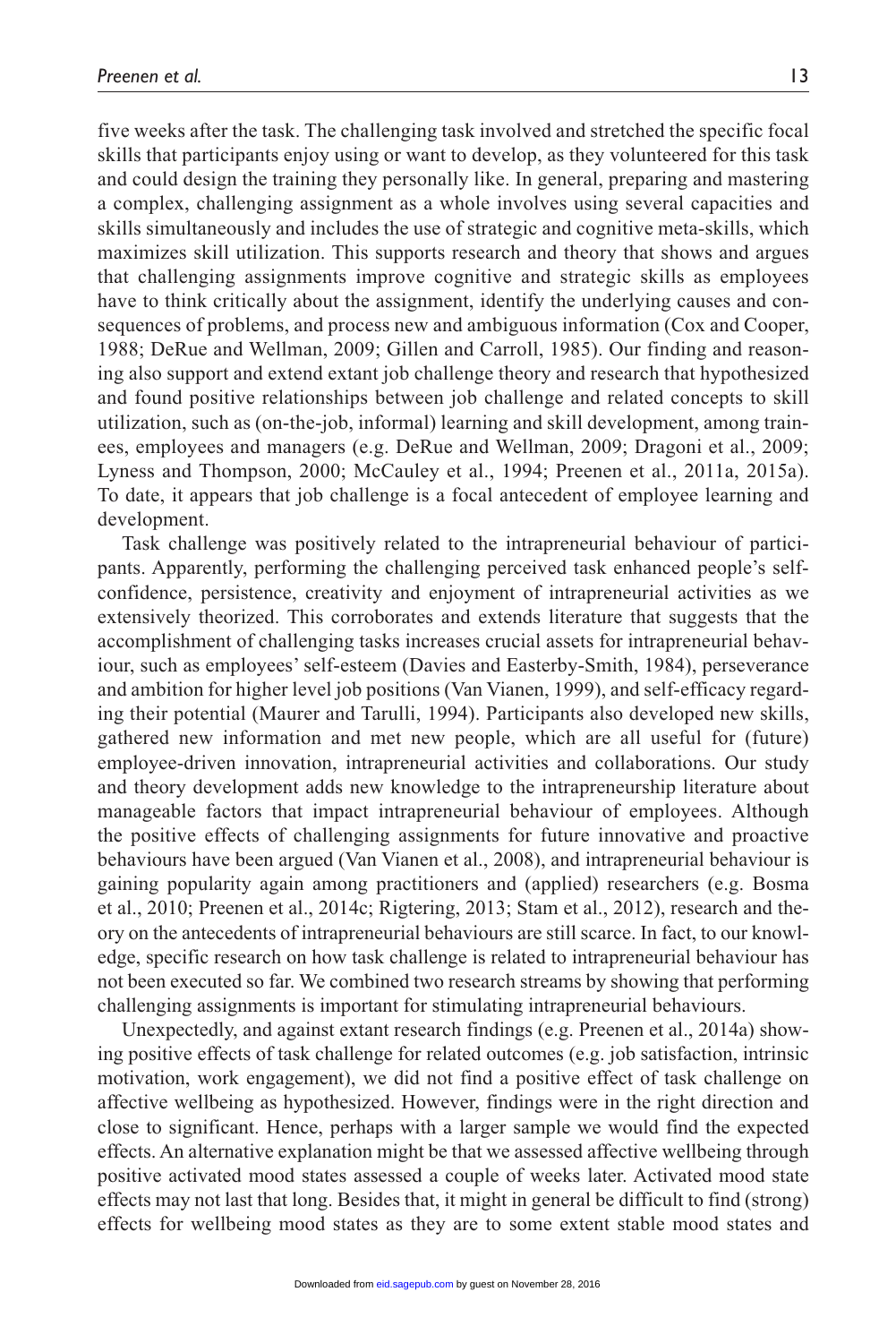perhaps only influenced by long-term high impact challenging situations. Researchers could take a further look at these issues.

Our study contributes to the job challenge literature and practice in two more ways. First, previous studies on the effects of challenging job assignments were often investigated with college students (e.g. De Pater et al., 2010; Preenen et al., 2011b, 2014a), and foremost with managers, management trainees or recent MBA graduates in corporate environments (e.g. De Pater et al., 2009a; DeRue and Wellman, 2009; Dong et al., 2014; McCauley et al., 1994; Preenen et al., 2014b). We showed that task challenge matters for civil servants' skill utilization and intrapreneurial behaviours. It is generally known that civil servants often work for a long time for the government in the same positions and might be susceptible to boredom, skill obsolescence and loss of creativity and proactivity. Our findings contribute to existing knowledge and interventions about how civil servants can be challenged and challenge themselves to become more intrapreneurial by using an innovative, bottom-up intervention. To date, such research is quite scarce.

Second, a lot of research on the outcomes of challenging work assignments has been done with cross-sectional research designs, and was done in artificial lab-settings with students investigating short-term effects of artificial challenging tasks (e.g. De Pater et al., 2010; Preenen et al., 2014a). Our design enabled us to monitor a real-life task containing many challenging elements, and to test for some causalities due to our (shortterm) longitudinal design. Additionally, task challenge has been mostly and narrowly defined in terms of challenging job characteristics or by the extent to which employees have challenging assignments in their jobs (e.g. Preenen et al., 2011a, 2014b). By investigating the outcomes of actual perceived task challenge through a real-life challenging perceived assignment among civil servants, our research makes a new contribution to the job challenge literature.

#### *Future research and limitations*

As expected we found positive effects of task challenge on skill utilization and intrapreneurial behaviour. Although our proposed explanatory theoretical mechanisms are in line with earlier reasoning and research, we did not actually test these specific mechanisms and explanations. In addition, and as we described earlier, a challenging assignment is a multifaceted concept with several features that combine to make a task challenging. However, certain features may have stronger effects for different outcomes than others, which was out of our research scope. Hence, future research could focus on investigating our proposed explanations and scrutinize the possible divergent effects of challenging aspects for different outcomes.

Our findings and reasoning support the fast growing evidence that challenging assignments generally benefit both employees and organizations. Logically, research should further examine and disentangle the specific effects of challenging assignments as stated before. Yet, given the beneficial effects of job challenge, research should also further investigate factors and components that impact the performance and allocation of challenging tasks that workers have in their jobs (Preenen et al., 2014a). Although we investigated a challenging bottom-up initiative that was not imposed by a higher hand, managers do usually play a crucial role, both formally and informally, in enhancing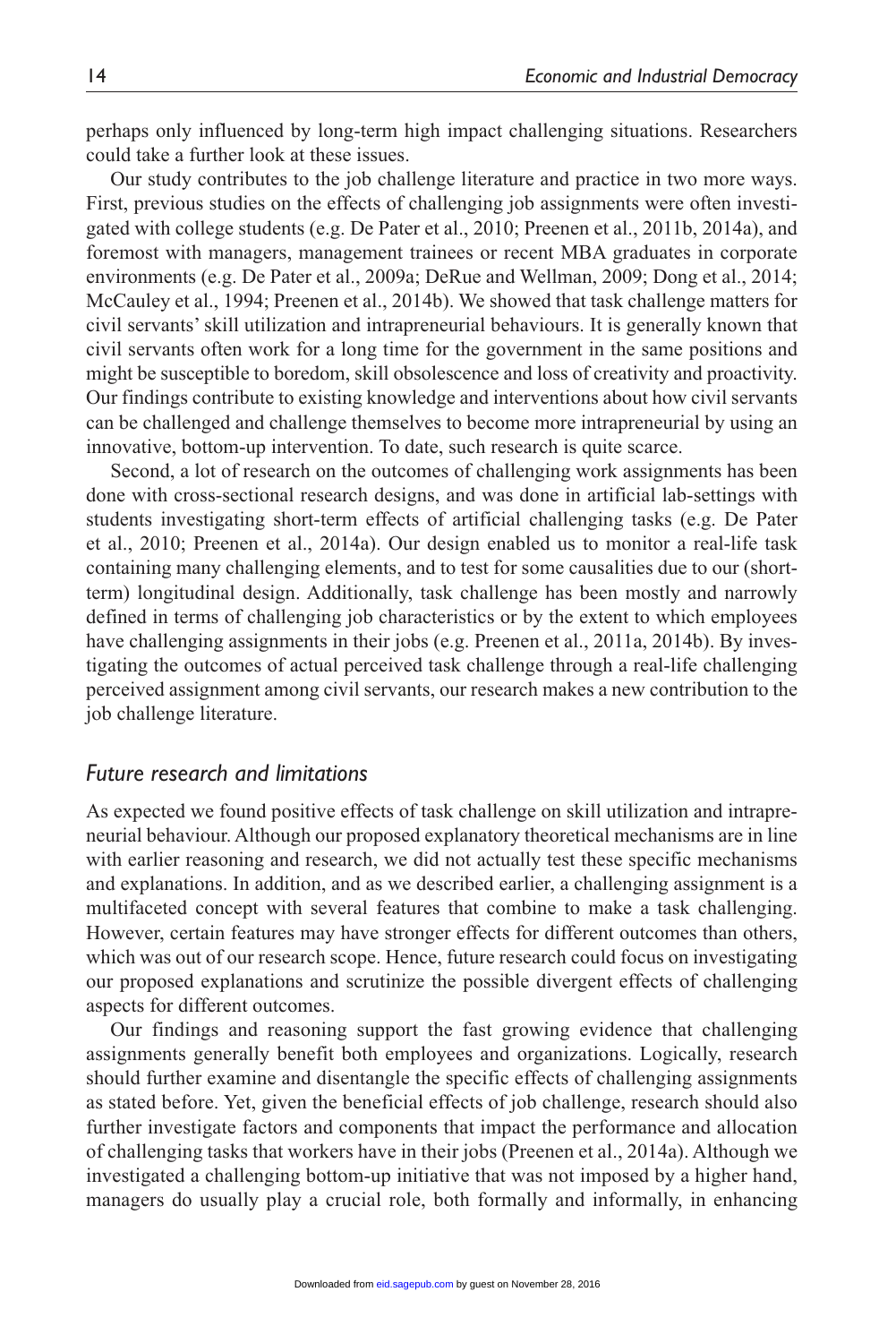employees' experienced job challenge (Aryee and Chu, 2012; Preenen et al., 2014b) by assigning challenging tasks and stimulating employees to perform, seek and develop challenging tasks. Yet, still little is known about the allocation process of challenging tasks by managers and supervisors and how they are influenced (Preenen et al., 2014a, 2014b). Aryee and Chu (2012) found a positive relation between transformational leadership and challenging job experiences. The role of leadership style in challenging employees seems interesting to further explore. Future research could also study how employees' self-profiling and self-promoting activities influence supervisors' task allocation. It could be that people who actively promote their qualities and skills are assigned more challenging tasks and assignments by their managers (Preenen et al., 2015a).

We would like to discuss some possible methodological limitations of our study. First, our study did not have a pure experimental setting with a control group and thus cannot provide full experimental evidence for our findings. Even though our results are supported by theoretical reasoning and research findings, and were based on a (shortterm) longitudinal design, additional field experiments and randomized control trials (RCTs) are recommended to provide conclusive evidence.

Second, we gathered our material using self-report data from one source. This could have led to common method bias (Podsakoff et al., 2003) and may also have decreased the measurement accuracy of our study variables (Spector and Jex, 1991). However, evidence exists that perceptions do reflect the objective work environment well (Spector, 1992). Moreover, employees' work behaviours and work attitudes are particularly influenced by their perceptions of their work environment (Ferris and Judge, 1991). One could avoid common method bias by involving other people and sources to measure the study variables. Yet, the question remains whether this would be a valid method for assessing task challenge, skill utilization and affective wellbeing, as this is quite personal and subjective. Nonetheless, future studies could also include supervisors' and peers' observations of task challenge and our study outcomes. Future research studies could also include more long-term objective and specific indicators and measures for intrapreneurial and innovative behaviour, such as the number of patents, personal involvement with innovative projects and/or process or organizational innovations, new product and services development, and even the involvement in new ventures (for companies) or organizational units within the organization.

#### *Practical implications*

Despite some common limitations, we are confident about the relevance for practice of our results as we used a (short-term) longitudinal and real-life research design and the findings are backed up by research and literature. Therefore, we feel some implications for practitioners and (governmental) organizations are appropriate.

A first and straightforward piece of advice for practitioners and (governmental) organizations that want to enhance the intrapreneurial behaviour and optimal skill use of their employees is to facilitate employees in performing challenging assignments, as in our study. In fact, allowing civil servants to perform, develop and seek out challenging assignments could well be a pragmatic way to engage long tenured civil servants susceptible to boredom and skill obsolescence. As widely mentioned throughout our article, challenging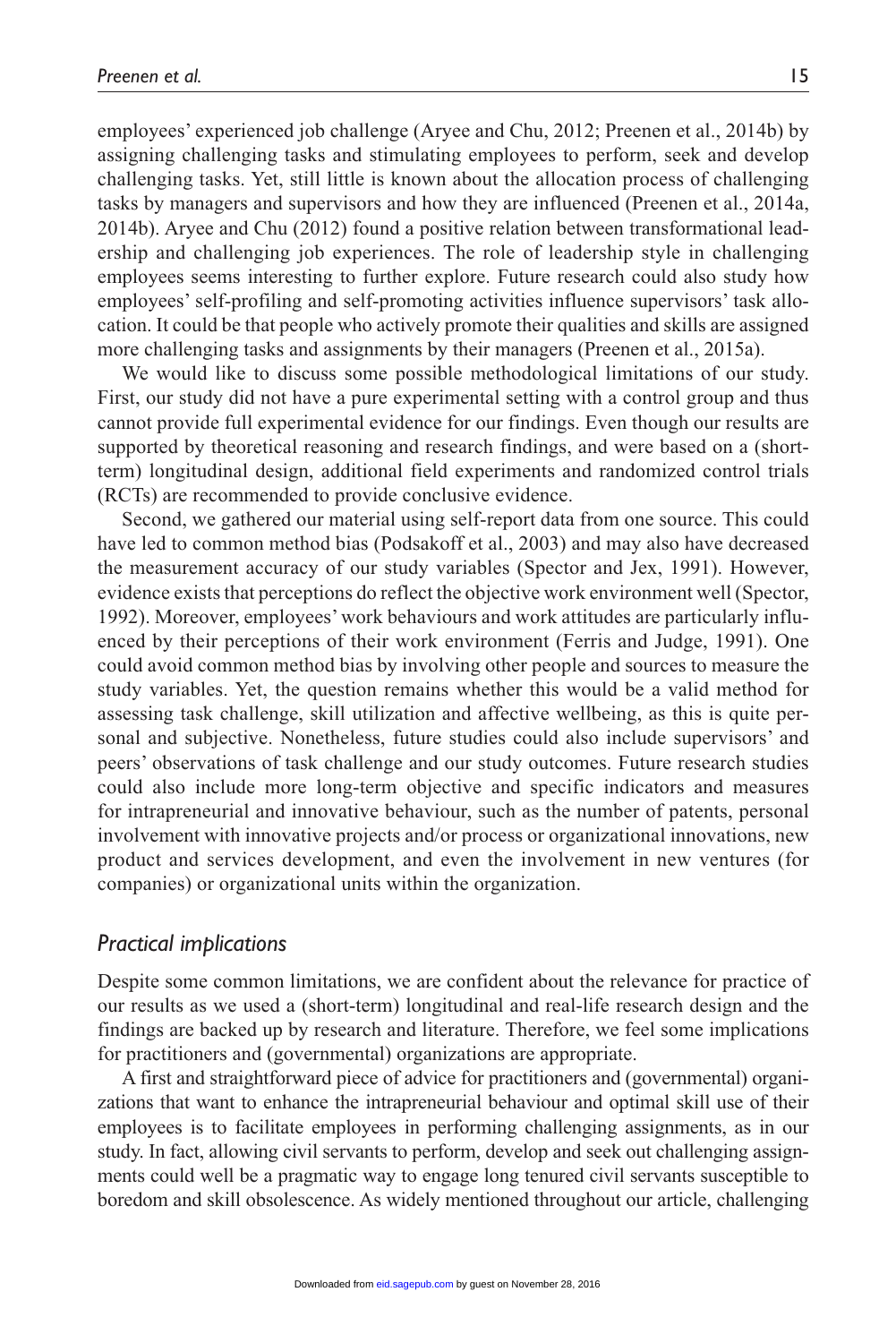assignments reap many other relevant benefits for other employees and their organizations. Hence, challenging work tasks should be perceived as useful tools to enhance employees' individual development and quality of working life, but also a good practice to increase the performance and innovative and entrepreneurial capacities of organizations.

The question then is, how can organizations help challenge their employees? Developing and performing a bottom-up organized and self-imposed challenging training task with some support of their organizations and managers can be a good and specific example. To enhance employees' task challenge, organizations and managers could also delegate challenging activities, responsibilities and some decision latitude to their workers. They could further enrich their employees' jobs by increasing employees' competencies to self-organize and self-manage their work and jobs (e.g. Dhondt et al., 2014). Furthermore, adding other challenging elements to employees' jobs, such as enhancing some novelty, skill variety and visibility in jobs and tasks could help to increase employees' task challenge (Hackman and Oldham, 1975; McCauley et al., 1994; Van Vianen et al., 2008).

Of course, we are aware that perfectly challenging jobs and assignments are not available or can be created for all employees. Many jobs involve repetitive and monotonous work, which can be the case in lower level administrative civil servants' jobs for example. However, in these low-skill and precarious jobs, job challenge can still be enhanced by adding and initiating certain extra-role behaviours that go further than their formal role or work requirements (Bateman and Organ, 1983). For example, employees could be involved in supporting and coaching (new) co-workers, substituting team leaders, solving problems and maintaining equipment at the workplace (Preenen et al., 2015a). Yet, when thinking about challenging employees this group is often overlooked and underestimated. This is a pity, because developing challenging tasks also for these employees will provide them with new skills, unleash hidden talents, and empower them to deal with their often precarious situation. Meanwhile organizations will benefit from more skilled, mobile and intrapreneurial employees.

To conclude, certainly (government) organizations, managers and practitioners should take responsibility and should create challenging environments for all employees, and foremost in settings where employees are susceptible to boredom and skill obsolescence with the possible advantage of better performing and more social organizations. Yet, in the end, today's employees are the designers of their own working careers (King, 2004; Sullivan, 1999), and have to be self-directive in obtaining a variety of developmental and learning experiences in their work (Bird, 2002; Van Vianen et al., 2009) and perhaps also work environment. So, challenging tasks should be investigated by researchers, facilitated by organizations and managers as tools but explored by employees themselves.

#### **Acknowledgements**

The authors thank Emma Jansen and Friso Schous for their valuable comments and feedback.

#### **Declaration of Conflicting Interests**

The author(s) declared no potential conflicts of interest with respect to the research, authorship, and/or publication of this article.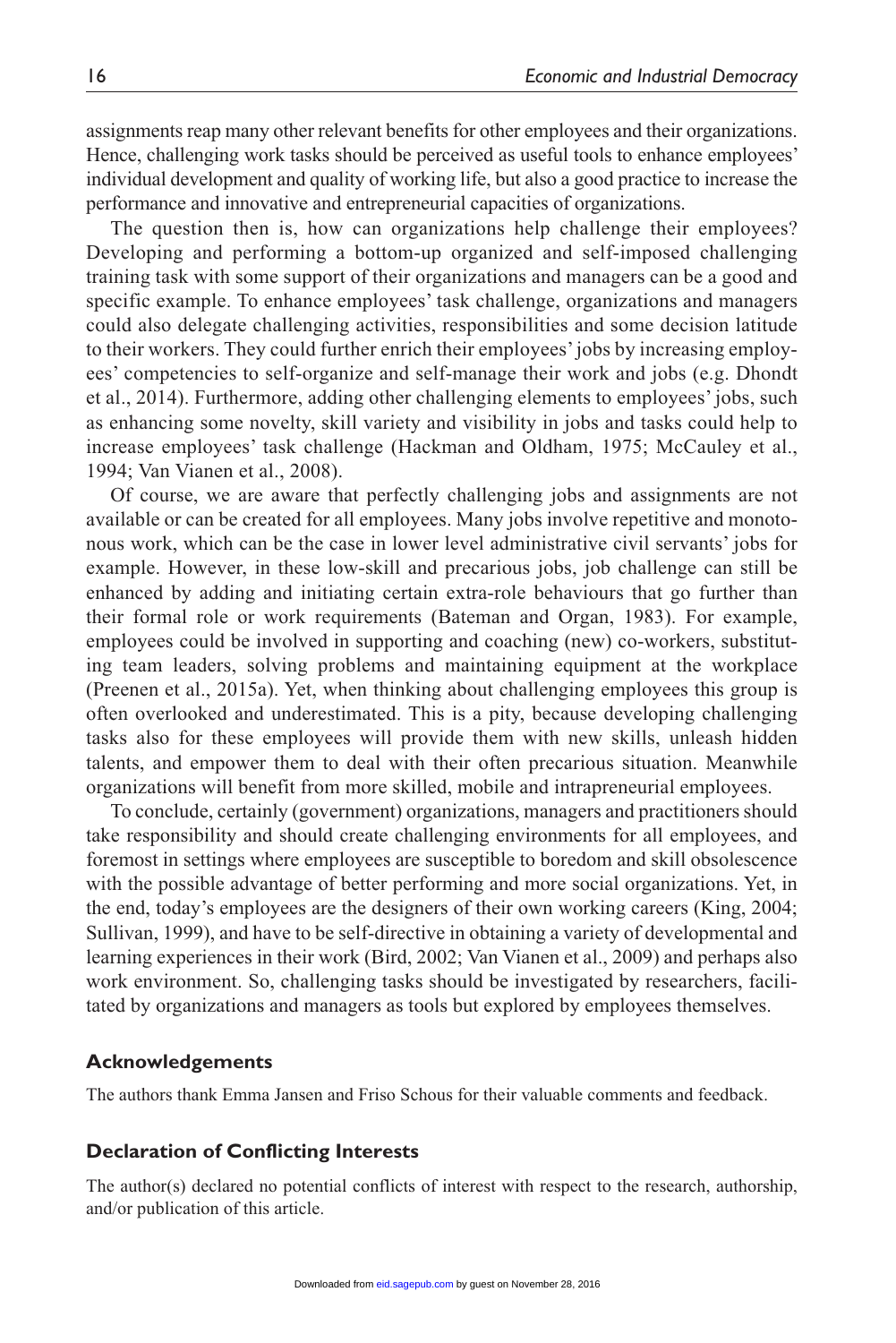### **Funding**

The author(s) disclosed receipt of the following financial support for the research, authorship, and/or publication of this article: The first and second authors' contributions were supported by a grant from TNO's Behaviour and Performance Enabling Technology Programme (ETP) 2014.

#### **References**

- Antoncic B and Hisrich RD (2003) Clarifying the intrapreneurship concept. *Journal of Small Business and Enterprise Development* 10(1): 7–24.
- Arvanitis S (2005) Modes of labor flexibility at firm level: Are there any implications for performance and innovation? Evidence for the Swiss economy. *Industrial and Corporate Change* 14(6): 993–1016.
- Aryee S and Chu CW (2012) Antecedents and outcomes of challenging job experiences: A social cognitive perspective. *Human Performance* 25(3): 215–234.
- Axtell CM, Holman DJ, Unsworth KL et al. (2000) Shopfloor innovation: Facilitating the suggestion and implementation of ideas. *Journal of Occupational and Organizational Psychology* 73(3): 265–285.
- Baas M, De Dreu CK and Nijstad BA (2008) A meta-analysis of 25 years of mood-creativity research: Hedonic tone, activation, or regulatory focus? *Psychological Bulletin* 134(6): 779–806.
- Bateman TS and Organ DW (1983) Job satisfaction and the good soldier: The relationship between affect and employee 'citizenship'. *Academy of Management Journal* 26(4): 587–595.
- Bindl UK and Parker SK (2010) Proactive work behavior: Forward-thinking and change-oriented action in organizations. In: Zedeck S (ed.) *APA Handbook of Industrial and Organizational Psychology*, Vol. 2. Washington, DC: American Psychological Association, pp. 567–598.
- Bird B (2002) Learning entrepreneurship competencies: The self-directed learning approach. *International Journal of Entrepreneurship Education* 1(2): 203–227.
- Bolino MC and Feldman DC (2000) Increasing the skill utilization of expatriates. *Human Resource Management* 39(4): 367–380.
- Bosma NS, Stam E and Wennekers ARM (2010) *Intrapreneurship: An International Study*. EIM Research Report H201005. Zoetermeer: EIM.
- Brown SP and Leigh TW (1996) A new look at psychological climate and its relationship to individual job performance. *Journal of Applied Psychology* 81(4): 358–368.
- Buchanan B (1974) Building organizational commitment: The socialization of managers in work organizations. *Administrative Science Quarterly* 19(4): 533–546.
- Burgelman RA (1983) Corporate entrepreneurship and strategic management: Insights from process study. *Management Science* 29(12): 1349–1364.
- Burgelman RA (1985) Managing the new venture division: Research findings and implications for strategic management. *Strategic Management Journal* 6(1): 39–54.
- Carette B, Anseel F and Lievens F (2013) Does career timing of challenging job assignments influence the relationship with in-role job performance? *Journal of Vocational Behavior* 83(1): 61–67.
- Cox CJ and Cooper CL (1988) *High Flyers: An Anatomy of Managerial Success*. New York: Basil Blackwell.
- Davies J and Easterby-Smith M (1984) Learning and developing from managerial work experiences. *Journal of Management Studies* 21(2): 169–182.
- De Dreu CKW, Baas M and Nijstad BA (2008) Hedonic tone and activation level in the moodcreativity link: Toward a dual pathway to creativity model. *Journal of Personality and Social Psychology* 94(5): 739–756.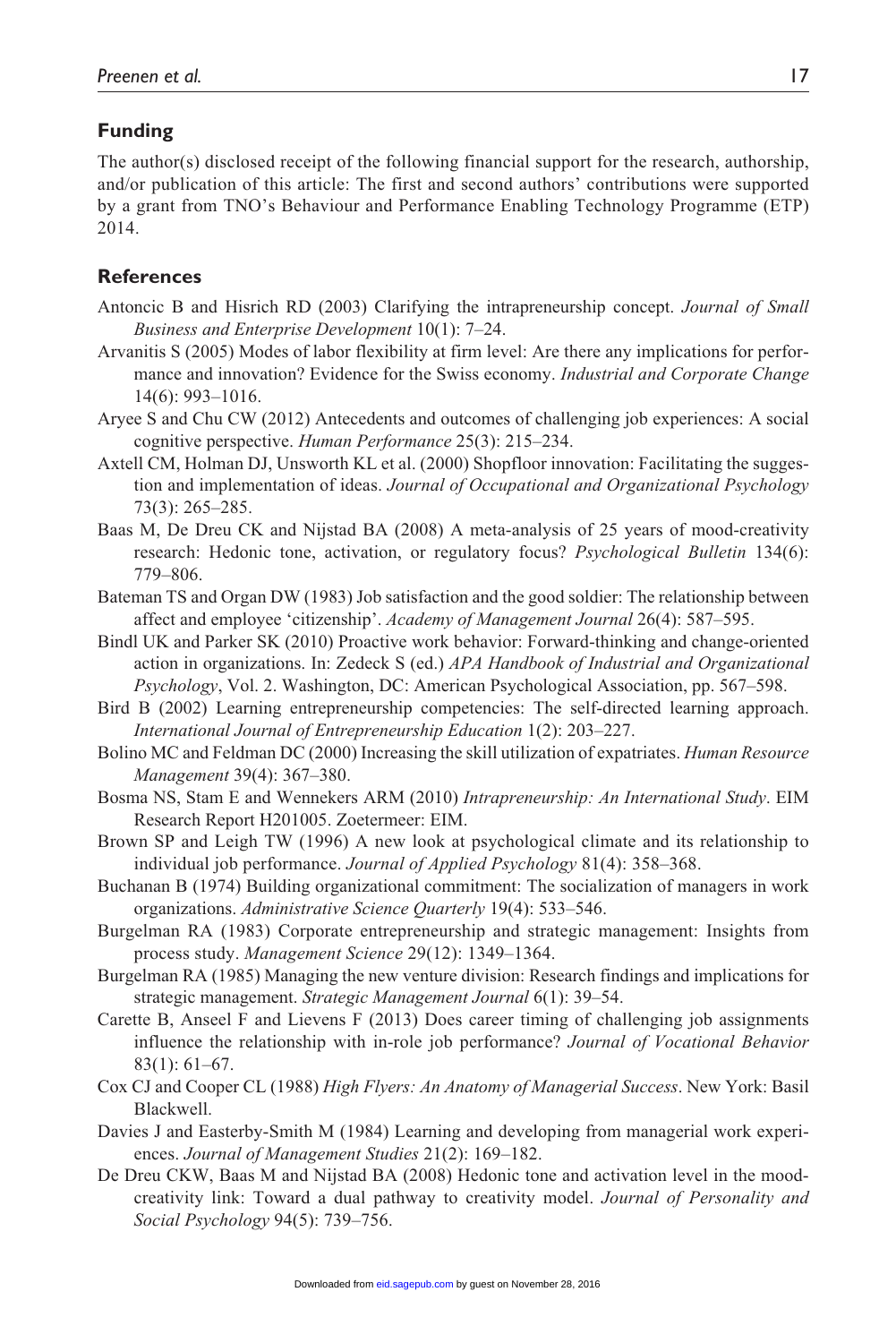- De Jong JP and Den Hartog DN (2005) Determinanten van innovatief gedrag: een onderzoek onder kenniswerkers in het MKB. *Gedrag & Organisatie* 18(5): 235–259.
- De Jong JPJ, Parker SK, Wennekers S and Wu C (2011) *Corporate Entrepreneurship at the Individual Level: Measurement and Determinants*. EIM Research Reports. Zoetermeer: EIM.
- De Pater IE, Van Vianen AEM, Bechtoldt MN and Klehe UC (2009a) Employees' challenging job experiences and supervisors' evaluations of promotability. *Personnel Psychology* 62(2): 297–325.
- De Pater IE, Van Vianen AEM, Fischer AH and Van Ginkel WP (2009b) Challenging experiences: Gender differences in task choice. *Journal of Managerial Psychology* 24(1): 4–28.
- De Pater IE, Van Vianen AEM and Bechtoldt MN (2010) Gender differences in job challenge: A matter of task allocation. *Gender, Work and Organization* 17(4): 433–453.
- DeRue DS and Wellman N (2009) Developing leaders via experience: The role of developmental challenge, learning orientation, and feedback availability. *Journal of Applied Psychology* 94(4): 859–875.
- DeRue DS, Nahrgang JD, Hollenbeck JR and Workman K (2012) A quasi-experimental study of after-event reviews and leadership development. *Journal of Applied Psychology* 97(5): 997–1015.
- De Spiegelaere S, Van Gyes G and Van Hootegem G (2014) Labour flexibility and innovation, complementary or concurrent strategies? A review of the literature. *Economic and Industrial Democracy* 35(4): 653–666.
- Dhondt S, Pot FD and Kraan KO (2014) The importance of organizational level decision latitude for well-being and organizational commitment. *Team Performance Management* 20(7/8): 307–327.
- Dixon MA, Cunningham GB, Sagas M et al. (2005) Challenge is key: An investigation of affective organizational commitment in undergraduate interns. *Journal of Education for Business* 80(3): 172–180.
- Dong Y, Seo MG and Bartol KM (2014) No pain, no gain: An affect-based model of developmental job experience and the buffering effects of emotional experience. *Academy of Management Journal* 57(4): 1056–1077.
- Dorenbosch L, Van Engen ML and Verhagen M (2005) On-the-job innovation: The impact of job design and human resource management through production ownership. *Creativity and Innovation Management* 14(2): 129–141.
- Dragoni L, Tesluk PE, Russell JE and Oh IS (2009) Understanding managerial development: Integrating developmental assignments, learning orientation, and access to developmental opportunities in predicting managerial competencies. *Academy of Management Journal* 52(4): 731–743.
- Fagerberg J (2004) Innovation: A guide to the literature. In: Fagerberg J, Mowery D and Nelson R (eds) *The Oxford Handbook of Innovation*. Oxford: Oxford University Press, pp. 1–26.
- Feldman DC and Bolino MC (2000) Skill utilization of overseas interns: Antecedents and consequences. *Journal of International Management* 6(1): 29–47.
- Ferris GR and Judge TA (1991) Personnel/human resources management: A political influence perspective. *Journal of Management* 17(2): 447–488.
- Folkman S and Lazarus RS (1985) If it changes it must be a process: Study of emotion and coping during three stages of a college examination. *Journal of Personality and Social Psychology* 48(1): 150–170.
- Frese M, Kring W, Soose A and Zempel J (1996) Personal initiative at work: Differences between East and West Germany. *Academy of Management Journal* 39(1): 37–63.
- Gagné M, Senécal CB and Koestner R (1997) Proximal job characteristics, feelings of empowerment, and intrinsic motivation: A multidimensional model. *Journal of Applied Social Psychology* 27(14): 1222–1240.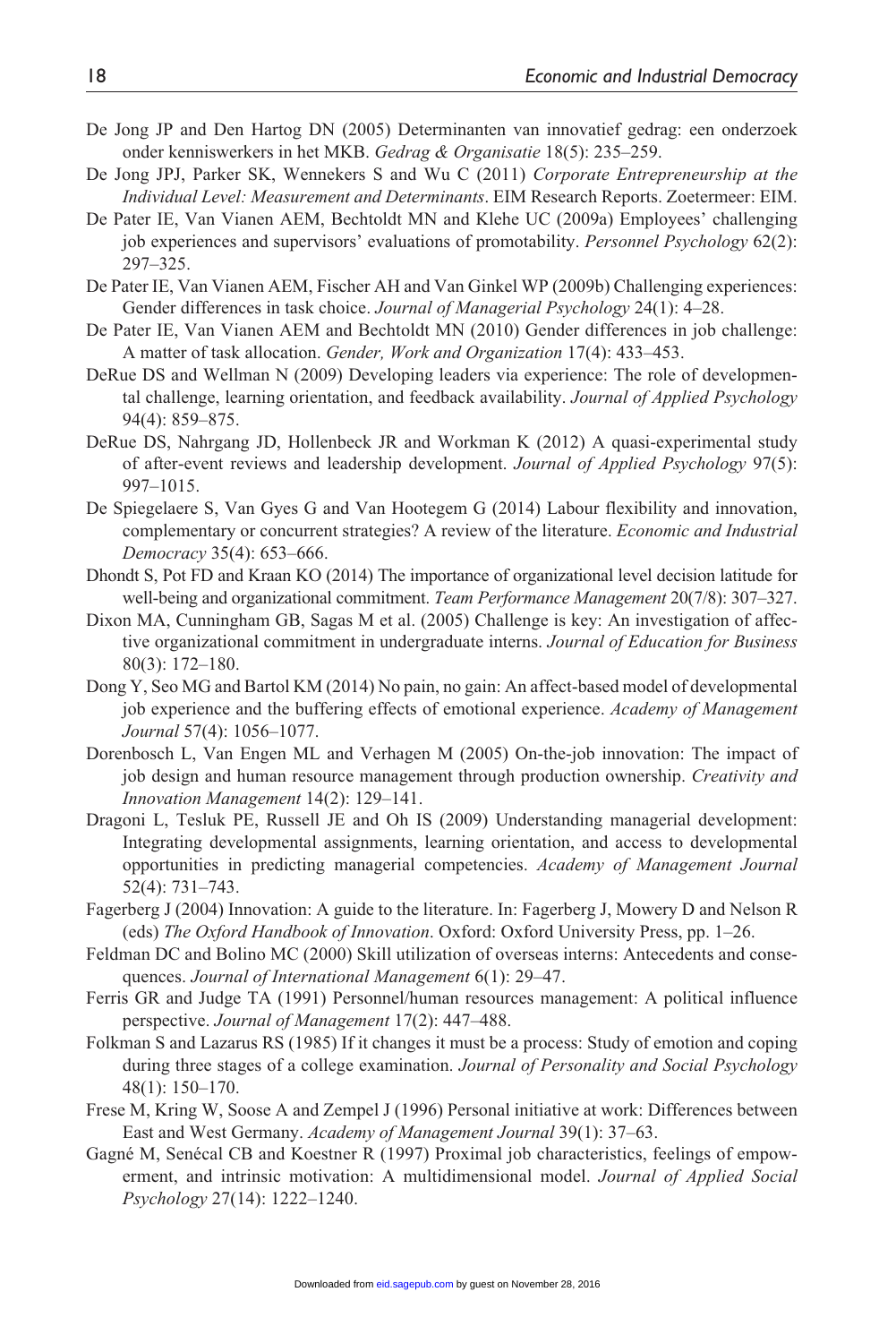- Gillen DJ and Carroll SJ (1985) Relationship of managerial ability to unit effectiveness in more organic versus more mechanistic departments. *Journal of Management Studies* 22(6): 668–676.
- Hackman JR and Lawler EE (1971) Employee reactions to job characteristics. *Journal of Applied Psychology* 55(3): 259–286.
- Hackman JR and Oldham GR (1975) Development of the Job Diagnostic Survey. *Journal of Applied Psychology* 60(2): 159–170.
- Hackman JR and Oldham GR (1980) *Work Redesign*. Reading, MA: Addison-Wesley.
- Hammond MM, Neff NL, Farr JL et al. (2011) Predictors of individual-level innovation at work: A meta-analysis. *Psychology of Aesthetics, Creativity, and the Arts* 5(1): 90–105.
- Hornsby JS, Kuratko DF and Zahra SA (2002) Middle managers' perception of the internal environment for corporate entrepreneurship: Assessing a measurement scale. *Journal of Business Venturing* 17(3): 253–273.
- Humphreys P and O'Brien GE (1986) The relationship between skill utilization, professional orientation and job satisfaction for pharmacists. *Journal of Occupational Psychology* 59(4): 315–326.
- Janssen O and Van Yperen NW (2004) Employees' goal orientations, the quality of leader– member exchange, and the outcomes of job performance and job satisfaction. *Academy of Management Journal* 47(3): 368–384.
- Judge TA, Bono JE and Locke EA (2000) Personality and job satisfaction: The mediating role of job characteristics. *Journal of Applied Psychology* 85(2): 237–249.
- Kahn WH (1990) Psychological conditions of personal engagement and disengagement at work. *Academy of Management Journal* 33(4): 692–724.
- Kanter RM (1984) *The Change Masters*. New York: Touchstone, Simon and Schuster.
- King Z (2004) Career self-management: Its nature, causes and consequences. *Journal of Vocational Behavior* 65(1): 112–133.
- Kropp F, Lindsay NJ and Shoham A (2006) Entrepreneurial, market, and learning orientations and international entrepreneurial business venture performance in South African firms. *International Marketing Review* 23(5): 504–523.
- Lazarus RS and Folkman S (1984) *Stress, Appraisal, and Coping*. New York: Springer.
- Liebregts W, Preenen PTY and Dhondt S (2015) Niet iedere werknemer is een intrapreneur. *Economisch Statistische Berichten* 100(4706): 180–181.
- Lyness KS and Thompson DE (2000) Climbing the corporate ladder: Do female and male executives follow the same route? *Journal of Applied Psychology* 85(1): 86–101.
- McCall MW, Lombardo MM and Morrison AM (1988) *The Lessons of Experience: How Successful Executives Develop on the Job*. Lexington, MA: Lexington Books.
- McCauley CD, Ruderman MN, Ohlott PJ and Morrow JE (1994) Assessing the developmental components of managerial jobs. *Journal of Applied Psychology* 79(4): 544–560.
- McCauley CD, Van Velsor E and Ruderman MN (2010) Introduction: Our view of leadership development. In: Van Velsor E, McCauley CD and Ruderman MN (eds) *The Center for Creative Leadership Handbook of Leadership Development*, 3rd edn. San Francisco: Jossey-Bass, pp. 1–61.
- McKinney G and McKinney M (1989) Forget the corporate umbrella: Entrepreneurs shine in the rain. *Sloan Management Review* 30(4): 77–82.
- Martínez A and Pérez M (2003) Cooperation and the ability to minimize the time and cost of new product development within the Spanish automotive supplier industry. *The Journal of Product Innovation Management* 20(1): 57–69.
- Martínez-Sánchez A, Vela-Jiménez MJ, Pérez-Pérez M and de-Luis-Carnicer P (2008) Workplace flexibility and innovation: The moderator effect of inter-organizational cooperation. *Personnel Review* 37(6): 647–665.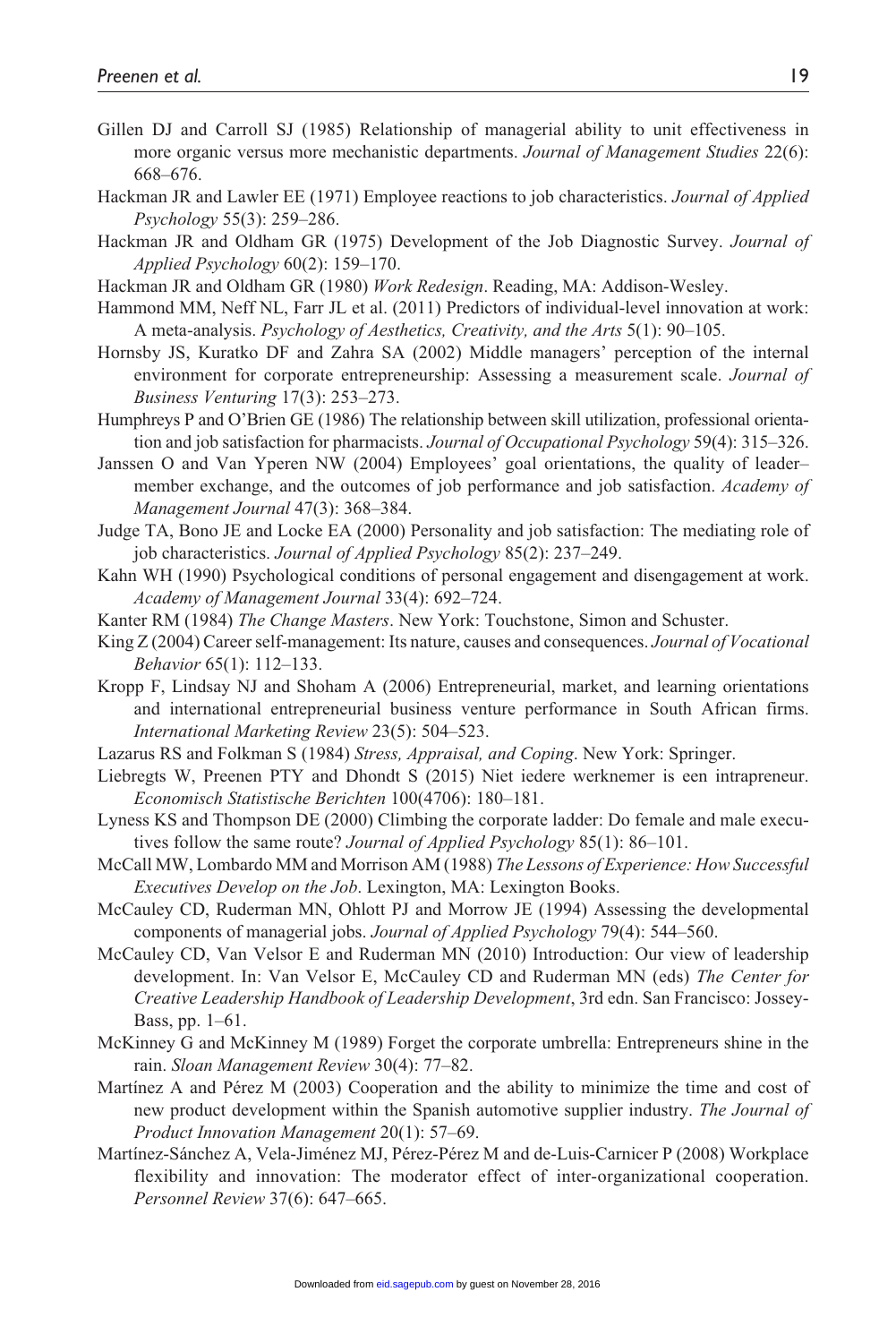- Maurer TJ and Tarulli BA (1994) Investigation of perceived environment, perceived outcome, and person variables in relationship to voluntary development activity by employees. *Journal of Applied Psychology* 79(1): 3–14.
- Meyer JP and Allen NJ (1988) Links between work experiences and organizational commitment during the first year of employment: A longitudinal analysis. *Journal of Occupational Psychology* 61(3): 195–209.
- O'Brien GE (1980) The centrality of skill-utilization for job design. In: Duncan K, Gruneberg M and Wallis D (eds) *Changes in Working Life*. New York: Wiley, pp. 167–187.
- Pinchot G (1987) Innovation through intrapreneuring. *Research Management* 30(2): 14–19.
- Podsakoff NP, Lepine JA and Lepine MA (2007) Differential challenge stressor-hindrance stressor relationships with job attitudes, turnover intentions, turnover, and withdrawal behavior: A meta-analysis. *Journal of Applied Psychology* 92(2): 438–454.
- Podsakoff PM, MacKenzie SB, Lee JY and Podsakoff NP (2003) Common method biases in behavioral research: A critical review of the literature and recommended remedies. *Journal of Applied Psychology* 88(5): 879–903.
- Preenen PTY, De Pater IE, Van Vianen AEM and Keijzer L (2011a) Managing voluntary turnover through challenging assignments. *Group and Organization Management* 36(3): 308–344.
- Preenen PTY, Van Vianen AEM, De Pater IE and Geerling R (2011b) Ervaren uitdaging op het werk: Ontwikkeling van een meetinstrument. *Gedrag en Organisatie* 24(1): 64–83.
- Preenen PTY, Van Vianen AEM and De Pater IE (2014a) Challenging assignments and activating mood: The influence of goal orientation. *Journal of Applied Social Psychology* 44(10): 650–659.
- Preenen PTY, Van Vianen AEM and De Pater IE (2014b) Challenging tasks: The role of employees' and supervisors' goal orientations. *European Journal of Work and Organizational Psychology* 32(1): 48–61.
- Preenen PTY, Liebregts W, Dhondt S et al. (2014c) *The Intrapreneurial Behaviour Measure (IBM): Een Meetinstrument om Intrapreneurial Gedrag van Werknemers en Factoren die dit Beïnvloeden te Meten binnen Organisaties*. Leiden: TNO.
- Preenen PTY, Verbiest S, Van Vianen AEM and Van Wijk E (2015a) Informal learning of temporary agency workers in low-skill jobs: The role of self-promotion, career planning, and job challenge. *Career Development International* 20(4): 339–362.
- Preenen PTY, Vergeer RA, Kraan KO and Dhondt S (2015b) Labour productivity and innovation performance: The importance of internal labour flexibility practices. *Economic and Industrial Democracy*. Epub ahead of print 24 March 2015. doi: 10.1177/0143831X15572836
- Preenen PTY, Liebregts W and Dhondt S (2015c) Intrapreneurship stimuleren? *Tijdschrift voor Ontwikkeling in Organisaties* 5(3): 51–58.
- Rigtering C (2013) *Entrepreneurial orientation: Multilevel analysis and consequences*. Doctoral dissertation, Utrecht University School of Economics.
- Salanova M and Schaufeli WB (2008) A cross-national study of work engagement as a mediator between job resources and proactive behaviour. *The International Journal of Human Resource Management* 19(1): 116–131.
- Schaufeli WB and Bakker AB (2004) Job demands, job resources, and their relationship with burnout and engagement: A multi sample study. *Journal of Organizational Behavior* 25(3): 293–315.
- Schaufeli WB, Bakker AB and Salanova M (2006) The measurement of work engagement with a short questionnaire: A cross-national study. *Educational and Psychological Measurement* 66(4): 701–716.
- Scott SG and Bruce RA (1994) Determinants of innovative behavior: A path model of individual innovation in the workplace. *Academy of Management Journal* 37(3): 580–607.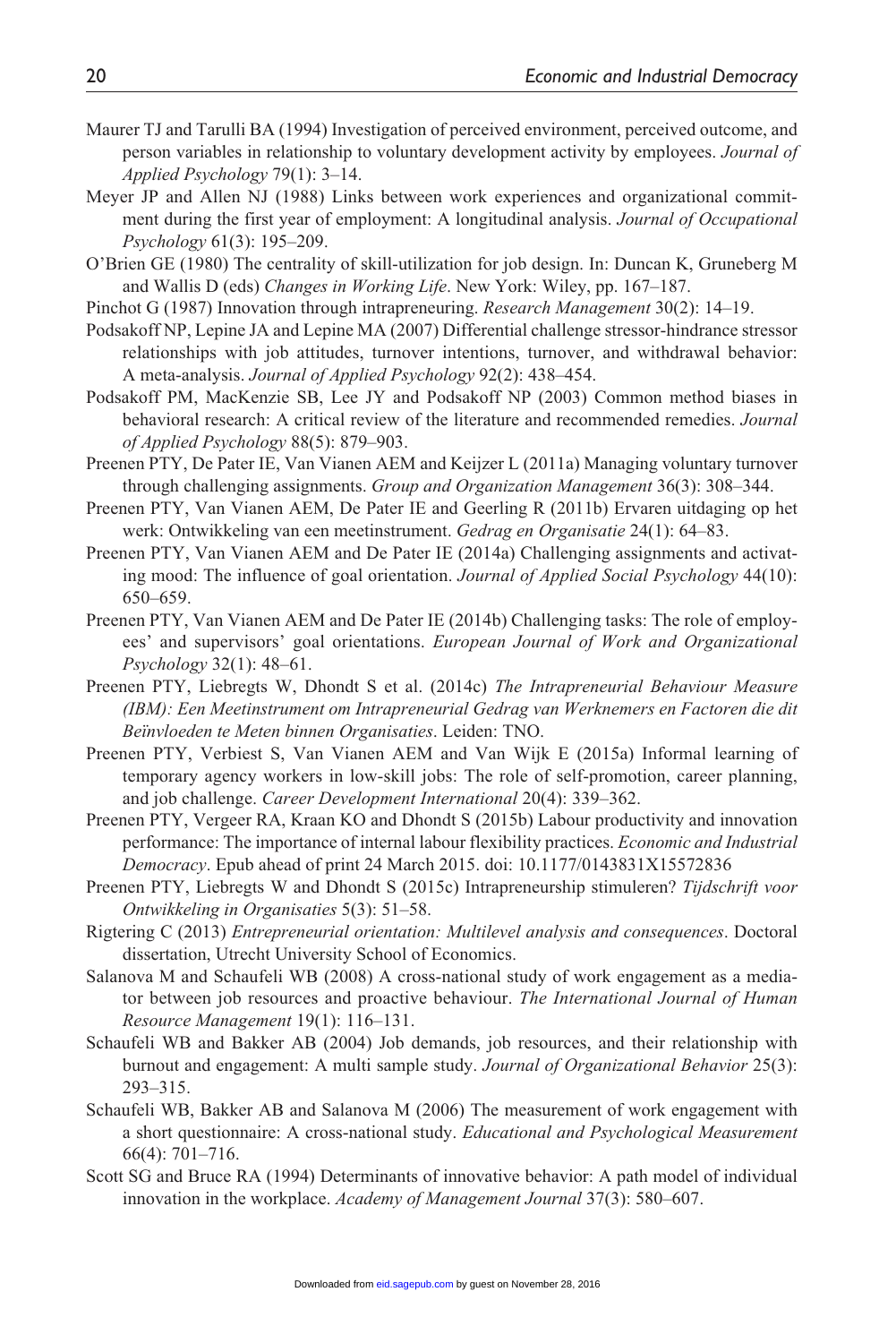- Spector PE (1992) A consideration of the validity and meaning of self-report measures for jobconditions. In: Cooper CL and Robertson IT (eds) *International Review of Industrial and Organizational Psychology*, Vol. 7. Chichester: John Wiley, pp. 123–151.
- Spector PE and Jex SM (1991) Relations of job characteristics from multiple data sources with employee affect, absence, turnover intentions, and health. *Journal of Applied Psychology* 76(1): 46–53.
- Spreitzer GM (1995) Psychological empowerment in the workplace: Dimensions, measurement, and validation. *Academy of Management Journal* 38(5): 1442–1465.
- Stam E, Bosma N, Van Witteloostuijn A et al. (2012) *Ambitious Entrepreneurship: A Review of the Academic Literature and New Directions for Public Policy*. The Hague: Advisory Council for Science and Technology Policy (AWT).
- Steele-Johnson D, Beauregard RS, Hoover PB and Schmidt AM (2000) Goal orientation and task demand effects on motivation, affect, and performance. *Journal of Applied Psychology* 85(5): 724–738.
- Stevenson HH and Jarillo JC (1990) A paradigm of entrepreneurship: Entrepreneurial management. *Strategic Management Journal* 11(5): 17–27.
- Sullivan SE (1999) The changing nature of careers: A review and research agenda. *Journal of Management* 25(3): 457–484.
- Taatila V and Down S (2012) Measuring entrepreneurial orientation of university students. *Education and Training* 54(8/9): 744–760.
- Taylor MS (1981) The motivational effects of task challenge: A laboratory investigation. *Organizational Behavior and Human Performance* 27(2): 255–278.
- Van den Broeck A, De Cuyper N, De Witte H and Vansteenkiste M (2010) Not all job demands are equal: Differentiating job hindrances and job challenges in the job demands-resources model. *European Journal of Work and Organizational Psychology* 19(6): 735–759.
- Van Vianen AEM (1999) Managerial self-efficacy, outcome expectancies, and work-role salience as determinants of ambition for a managerial position. *Journal of Applied Social Psychology* 29(3): 639–665.
- Van Vianen AEM, De Pater IE and Preenen PTY (2008) Career management: Taking control of the quality of work experiences. In: Athanasou J and Van Esbroeck R (eds) *International Handbook of Career Guidance*. London: Springer Science and Business Media, pp. 283–301.
- Van Vianen AEM, De Pater IE and Preenen PTY (2009) Adaptable careers: Deciding less and exploring more. *The Career Development Quarterly* 57(4): 298–309.
- Vesper KH (1984) *Three Faces of Corporate Entrepreneurship: A Pilot Study*. Seattle: University of Washington, Graduate School of Business.
- Watson D, Clark LA and Tellegen A (1988) Development and validation or brief measures of positive and negative affect: The PANAS scales. *Journal of Personality and Social Psychology* 54(6): 1063–1070.
- Zahra SA (1991) Predictors and financial outcomes of corporate entrepreneurship: An exploratory study. *Journal of Business Venturing* 6(4): 259–285.

#### **Author biographies**

Paul Preenen is researcher at the Research Department of the Dutch Tax and Customs Administration. He obtained his PhD in organizational psychology at the University of Amsterdam, the Netherlands. His research focuses on job challenge, intrapreneurship, labour flexibility and social innovation. His work has been published in a variety of academic journals, such as *Proceedings of the Royal Society B., Group and Organization Management, European Journal of Work and Organizational Psychology, Journal of Experimental Social Psychology* and *Career Development Quarterly.* His goal is to connect evidence-based research to government practice.